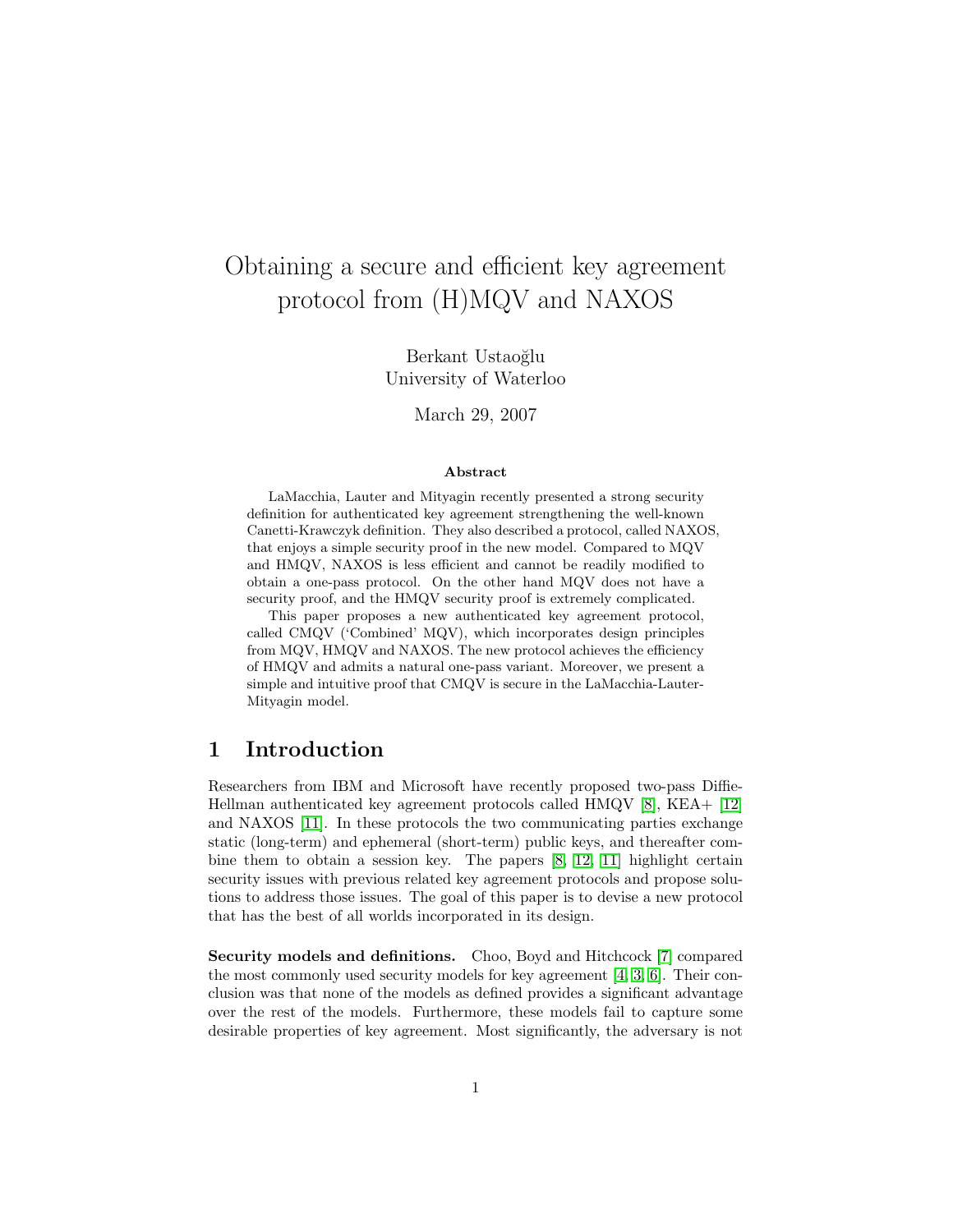allowed to obtain certain secret information about the session that is being attacked. Krawczyk [\[8\]](#page-16-0) addressed many of these concerns by providing a stronger version of the Canetti-Krawczyk model [\[6\]](#page-16-4) that captures additional security properties. These desirable properties include resistance to key-compromise impersonation (KCI) attacks, weak perfect forward secrecy (wPFS), and resilience to the leakage of ephemeral private keys. More recently LaMacchia, Lauter and Mityagin [\[11\]](#page-16-2) provided a single definition that *simultaneously* captures all these security properties. Their security model will henceforth be called the extended Canetti-Krawczyk (eCK) model.

Protocols. Currently only NAXOS is proven to be secure in the eCK model. NAXOS is less efficient in that it requires 4 exponentiations per party compared to 2.5 exponentiations for MQV and HMQV. In addition there is no natural modification of NAXOS to a one-pass protocol. Unlike MQV [\[13\]](#page-16-5), the HMQV [\[8\]](#page-16-0) protocol has a formal security proof<sup>[1](#page-1-0)</sup>. However the proof is extremely long and complicated, and some significant (but fixable) flaws [\[15,](#page-16-6) [16\]](#page-16-7) have been discovered. The security proof for KEA+ [\[12\]](#page-16-1) is in a model that is weaker than eCK; for example the adversary is not allowed to obtain the static private keys of both communicating parties. Table [1](#page-1-1) compares MQV, HMQV, KEA+ and NAXOS in terms of efficiency, security and underlying assumptions. (See Section [3.3](#page-7-0) for a more detailed analysis of the efficiency of CMQV.) As usual CK stands for Canetti-Krawczyk [\[6\]](#page-16-4), GDH refers to the Gap Diffie-Hellman assumption [\[18\]](#page-16-8), RO is short for the random oracle model, and KEA1 is the knowledge of exponent assumption [\[2\]](#page-15-2).

| Protocol     | Efficiency | Security      | Assumptions   |
|--------------|------------|---------------|---------------|
| MQV          | 2.5        | unproven      |               |
| <b>HMQV</b>  | 2.5        | CK, wPFS, KCI | KEA1, GDH, RO |
| $KEA+$       | 3          | CK, KCI       | GDH, RO       |
| <b>NAXOS</b> |            | eCK           | GDH, RO       |
| <b>CMQV</b>  |            | eCK           | GDH, RO       |

<span id="page-1-1"></span>Table 1: Protocol comparison

Goals. This paper presents the two-pass CMQV protocol that achieves the following objectives: (i) intuitive design principles; (ii) efficiency of MQV and HMQV; (iii) relatively straightforward security proof with minimal assumptions in the eCK model; and (iv) a natural one-pass variant. The security proof was inspired by the HMQV argument [\[8\]](#page-16-0), however NAXOS' idea of hashing ephemeral private keys with static private keys is essential to show security in the eCK model. Moreover, unlike the HMQV proof, the CMQV security proof does not need the KEA1 assumption in order to demonstrate resilience to the

<span id="page-1-0"></span><sup>1</sup>Security proof for MQV presented in [\[10\]](#page-16-9) is in a very restricted security model.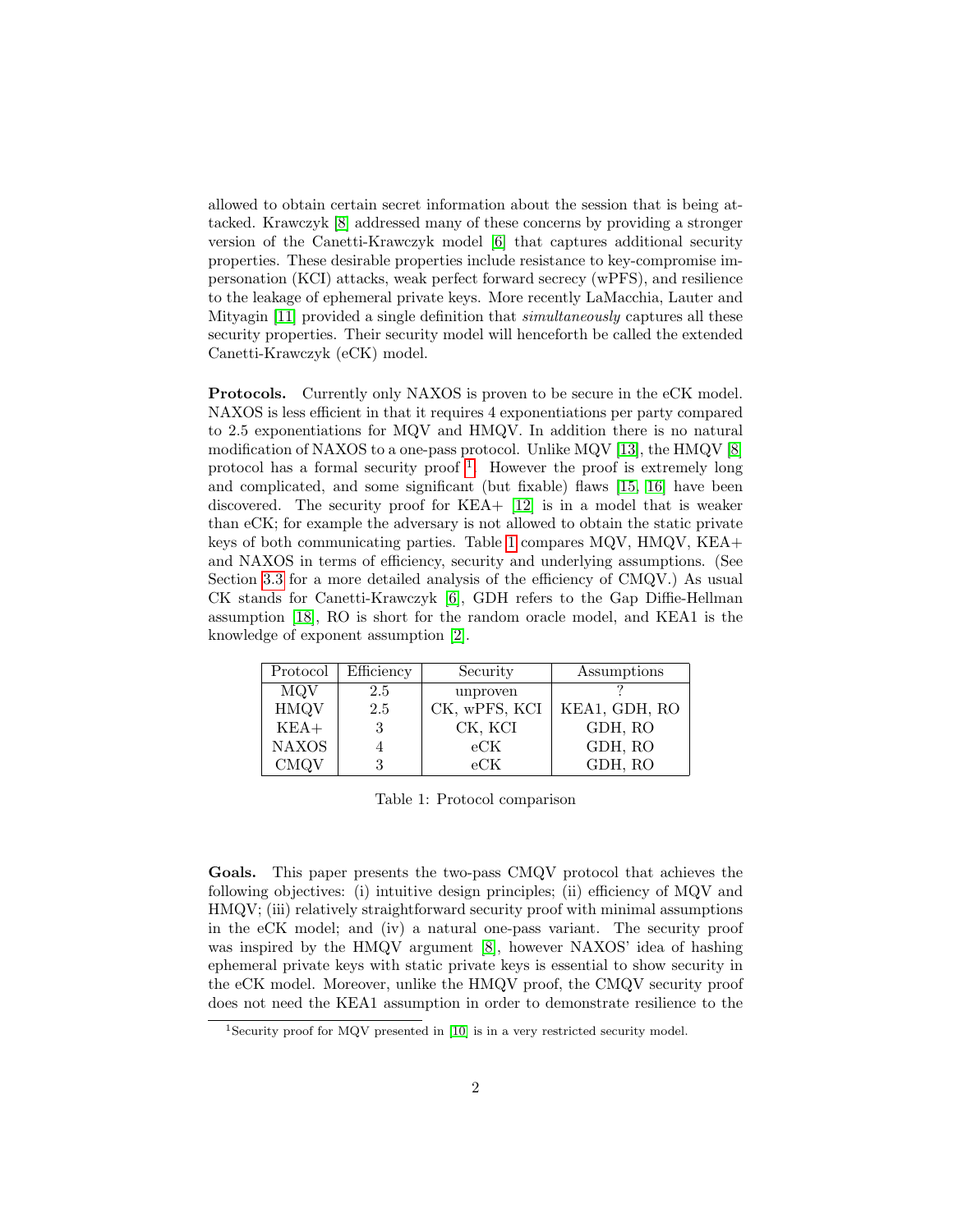leakage of ephemeral private keys. On the negative side, the security of CMQV is not tight. As in the case of HMQV, the reduction uses the Forking Lemma of Pointcheval and Stern [\[19\]](#page-17-0), which results in a non-tight reduction.

Organization. Section [2](#page-2-0) outlines the extended Canetti-Krawczyk security model and formalizes the security definition. The CMQV protocol is described in Section [3,](#page-4-0) and the complete security proof is provided in Section [4.](#page-8-0) Finally, the one-pass variant of CMQV is presented in Section [5.](#page-13-0)

**Notation.** Let q be a prime, and let  $\mathbb{Z}_q$  denote the integers modulo q. We denote by  $\mathcal{G} = \langle G \rangle$  a multiplicatively-written cyclic group of order q generated by  $G$ , and by  $\mathcal{G}^*$  the set of non-identity elements in  $\mathcal{G}$ . For group elements  $A, B, \ldots$  the corresponding lowercase letters will denote the discrete logarithms in base G; for example  $a = \log_G A$ , where  $a \in \mathbb{Z}_q$ . Key agreement protocols take place between two parties, from among a set of n parties, denoted by  $\ddot{A}$ ,  $\ddot{B}$  and so on. Party A's static public key is  $A \in \mathcal{G}$  and its corresponding static private key is  $a = \log_G A$ . In general, lower case letters represent secret information, whereas upper case letters are publicly known values. Finally, the symbol " $\in_R$ " means "selected uniformly at random".

### <span id="page-2-0"></span>2 Extended Canetti-Krawzcyk security model

In this section we outline the eCK model; for further details the reader is referred to [\[11,](#page-16-2) [6\]](#page-16-4). In the eCK model there are n parties each modeled by a probabilistic Turing machine. Each party has a static public-private key pair together with a certificate that binds the public key to that party. We do not assume that the certifying authority (CA) requires parties to prove possession of their static private keys, but we insist that the CA verifies that the static public key of a party belongs to  $\mathcal{G}^*$ . For simplicity, we will only describe the model for twopass Diffie-Hellman protocols that exchange ephemeral and static public keys – this is without loss of generality as all the protocols in Table [1](#page-1-1) are of this kind. More precisely, two parties A, B exchange static public keys  $A, B \in \mathcal{G}^*$ and ephemeral public keys  $X, Y \in \mathcal{G}^*$ ; the session key is obtained by combining  $A, B, X, Y$  and possibly the identities  $\tilde{A}, \tilde{B}$ .

**Sessions.** A party  $\hat{A}$  can be activated to execute an instance of the protocol called a session. Activation is made via an incoming message that has one of the following forms: (i)  $(\hat{A}, \hat{B})$  or (ii)  $(\hat{A}, \hat{B}, Y)$ . If  $\hat{A}$  was activated with  $(\hat{A}, \hat{B})$  then  $\hat{A}$  is the session *initiator*, otherwise the session *responder*. If  $\hat{A}$ is the responder of a session then A prepares an ephemeral public key  $X$  and creates a separate session state where all session-specific ephemeral information is stored. The session is identified via a session *identifier*  $(A, B, X, Y)$ . If A is the initiator of a session, then  $\hat{A}$  prepares an ephemeral public key X and creates a session state as in the responder case. At the onset of the protocol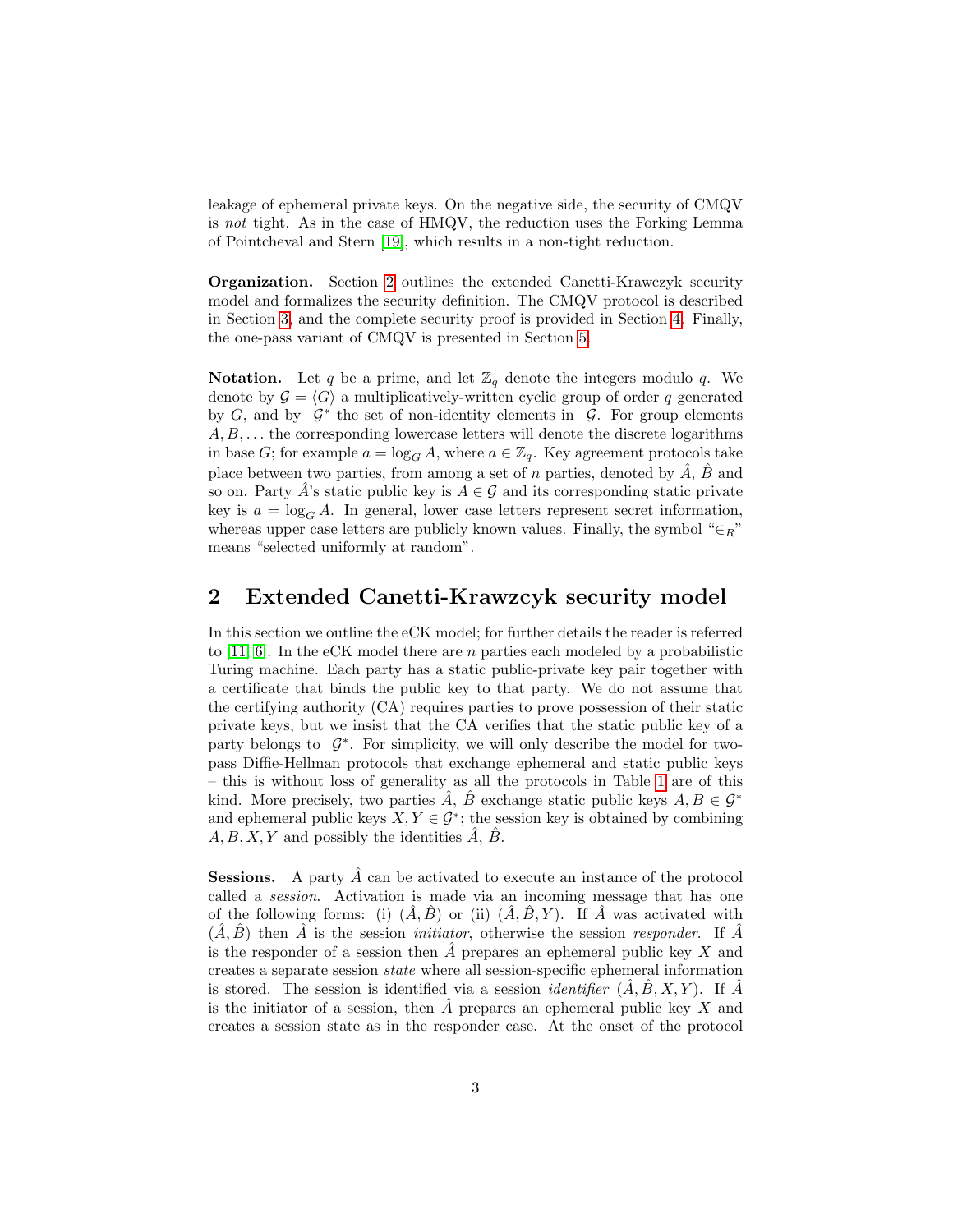the initiator does not know the incoming ephemeral public key. However the session can be uniquely<sup>[2](#page-3-0)</sup> identified with  $(A, \hat{B}, X, \times)$ , and hence this string can be used as the (temporary and incomplete) session identifier. When  $A$  receives the corresponding ephemeral public key  $Y$ , the session identifier is updated to  $(A, B, X, Y)$ . A session  $(B, A, Y, X)$  (if it exists) is said to be matching to the session  $(\hat{A}, \hat{B}, X, \times)$ . On the other hand, the session matching to  $(\hat{A}, \hat{B}, X, Y)$ can be any session identified by  $(\hat{B}, \hat{A}, Y, \times)$  or  $(\hat{B}, \hat{A}, Y, X)$ . Since it is not possible (except with negligible probability) to simultaneously have two different sessions with identifiers  $(\hat{B}, \hat{A}, Y, \times)$  and  $(\hat{B}, \hat{A}, Y, X)$ , a session can have at most one matching session. For a session  $(\hat{A}, \hat{B}, *, *)$ , we call  $\hat{A}$  the *owner* of the session, and  $\ddot{B}$  the *peer* of the session.

**Adversary.** The adversary  $M$  is modeled as a probabilistic Turing machine and controls all communications. Parties submit outgoing messages to the adversary, who makes decisions about their delivery. The adversary presents parties with incoming messages via Send(message), thereby controlling the activation of sessions. The adversary does not have immediate access to a party's private information, however in order to capture possible leakage of private information the adversary is allowed the following queries:

- EphemeralKeyReveal(sid) The adversary obtains the ephemeral private key associated with the session sid.
- SessionKeyReveal(sid) The adversary obtains the session key for a session sid, provided that the session holds a session key.
- StaticKeyReveal(party) The adversary learns the static private key of the party.
- Establish Party (party) This query allows the adversary to register a static public key on behalf of a party. In this way the adversary totally controls that party. Parties against whom the adversary did not issue this query are called honest.

Adversary goal. The aim of the adversary  $M$  is to distinguish a session key from a random key. Formally, the adversary is allowed to make a special query Test(sid). The adversary is then given with equal probability either the session key held by sid or a random key. The adversary wins the game if he guesses correctly whether the key is random or not. To define secure protocols we need the following.

Definition 2.1 (fresh session). Let sid be the session identifier of a completed session, owned by an honest party  $\hat{A}$  with peer  $\hat{B}$ , who is also honest. Let sid<sup>\*</sup> be the session identifier of the matching session of sid, if it exists. Define sid to be fresh if none of the following conditions hold:

<span id="page-3-0"></span><sup>2</sup>Since ephemeral keys are selected at random on a per-session basis, the probability that an ephemeral public key X is chosen twice by  $\hat{A}$  is negligible.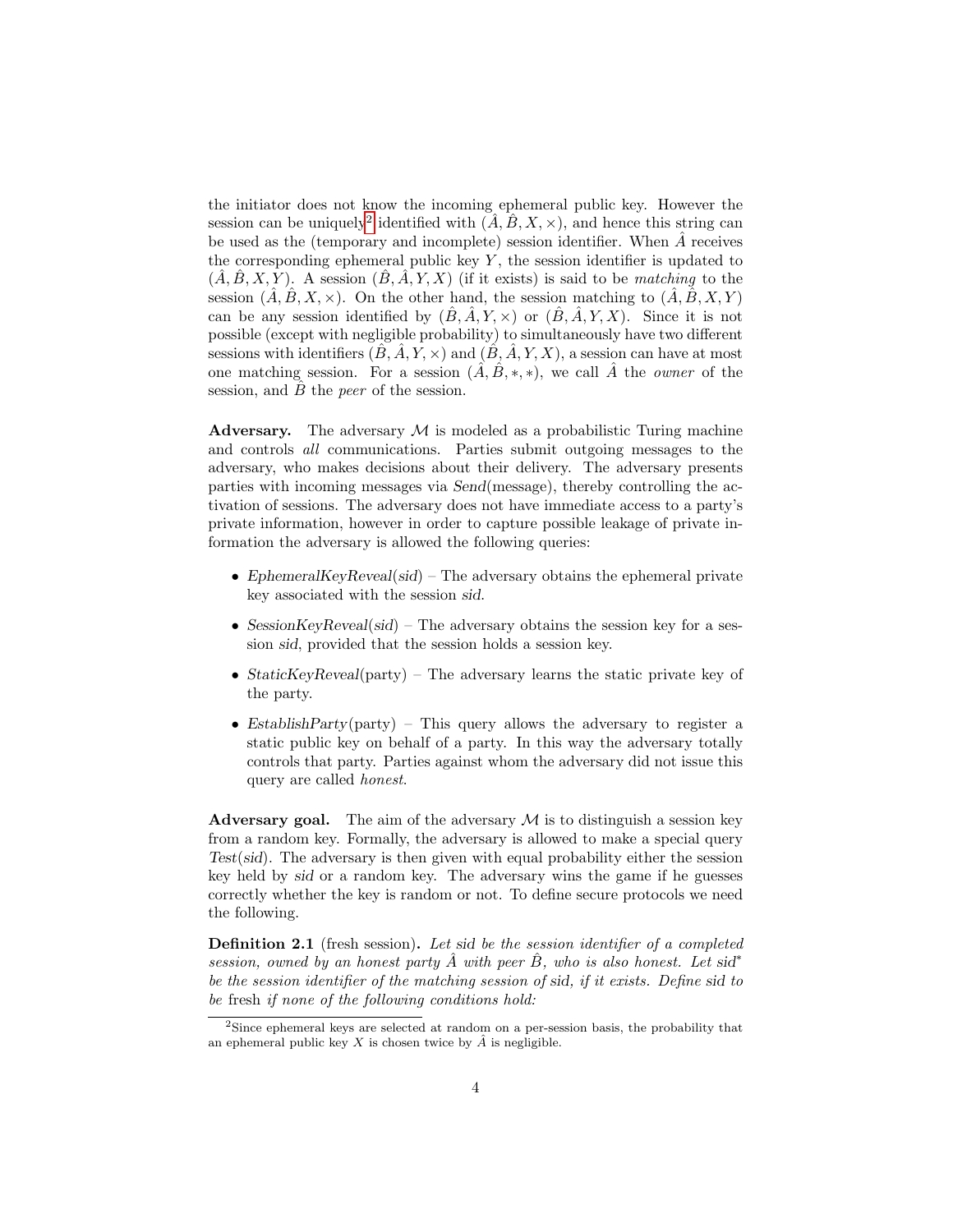- (i) M issues a SessionKeyReveal(sid) query or a SessionKeyReveal(sid<sup>\*</sup>) query (if sid<sup>∗</sup> exists);
- $(ii)$  sid<sup>\*</sup> exists and M makes either of the following queries:
	- both StaticKeyReveal( $\hat{A}$ ) and EphemeralKeyReveal(sid), or
	- $-$  both StaticKeyReveal( $\hat{B}$ ) and EphemeralKeyReveal(sid<sup>\*</sup>);
- $(iii)$  sid<sup>\*</sup> does not exist and M makes either of the following queries:
	- both StaticKeyReveal( $\hat{A}$ ) and EphemeralKeyReveal(sid), or
	- $-$  StaticKeyReveal( $\hat{B}$ ).

We are now ready to present the eCK security notion.

<span id="page-4-1"></span>**Definition 2.2** (eCK security). A key agreement protocol is secure if the following conditions hold:

- (i) If two honest parties complete matching sessions, then they both compute the same session key (or both output indication of protocol failure).
- (ii) No polynomially bounded adversary  $\mathcal M$  can distinguish the session key of a fresh session from a randomly chosen session key, with probability greater than 1/2 plus a negligible fraction.

As mentioned at the end of Section [1](#page-0-0) this security definition is very strong in the sense that it simultaneously captures all the desirable security properties for authenticated key agreement including resistance to key-compromise impersonation attacks, weak perfect forward secrecy, and resilience to the leakage of ephemeral private keys. Unlike in the CK model [\[6\]](#page-16-4), the adversary in the eCK model is not equipped with a SesionStateReveal query which enables it to learn the entire session state of a particular session. This does not represent a deficiency in the eCK model since protocols such as HMQV [\[8\]](#page-16-0) proven secure in the CK model typically specify that the ephemeral private key is the only private information stored in the session state (in which case the EphemeralKeyReveal query is functionally equivalent to the SessionStateReveal query).

# <span id="page-4-0"></span>3 Two-pass CMQV

Two-pass CMQV is a Diffie-Hellman authenticated key agreement protocol that aims to establish a secure session key between two parties; see Figure [1](#page-5-0) for an informal description. In addition to the notation adopted at the end of Section [1,](#page-0-0) let  $\mathcal{H}_1: \{0,1\}^{\lambda} \to \mathbb{Z}_q^*, \; \mathcal{H}_2: \{0,1\}^* \to \mathbb{Z}_q$ , and  $\mathcal{H}: \{0,1\}^* \to \{0,1\}^{\lambda}$  be hash functions modeled as random oracles.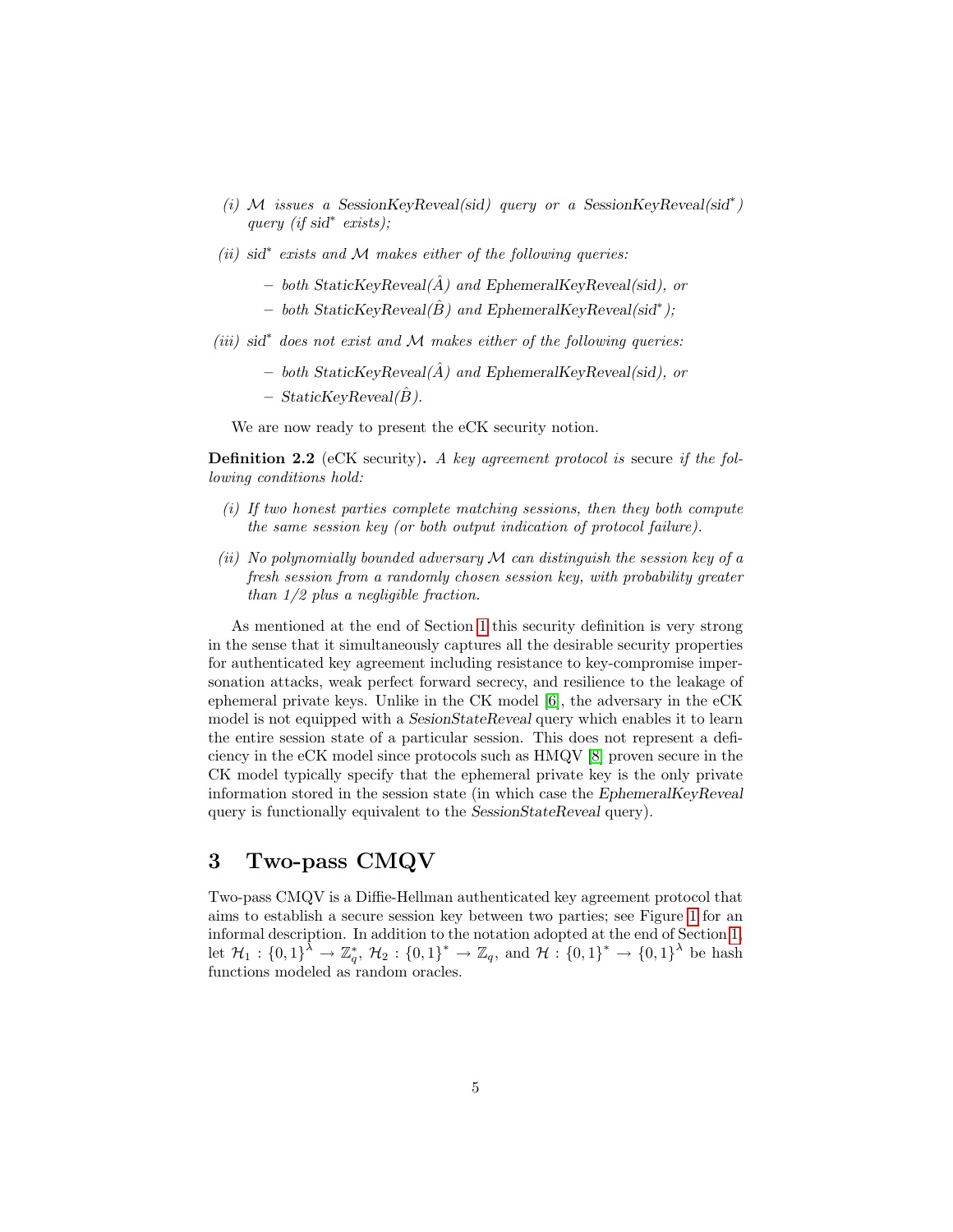| $\ddot{A}, a, A = G^a$                            |                            | $\hat{B}, b, B = G^b$                                         |
|---------------------------------------------------|----------------------------|---------------------------------------------------------------|
| $\tilde{x} \in_R \{0,1\}^{\lambda}$               |                            |                                                               |
| $x = \mathcal{H}_1(\tilde{x}, a), X = G^x$        | $(\hat{B}, \hat{A}, X)$    |                                                               |
|                                                   |                            | $X \in \mathcal{G}^*?$<br>$\tilde{y} \in_R \{0,1\}^{\lambda}$ |
|                                                   | $(\hat{A}, \hat{B}, X, Y)$ | $y = \mathcal{H}_1(\tilde{y}, b), Y = G^y$                    |
|                                                   |                            |                                                               |
| $Y \in \mathcal{G}^*?$                            |                            |                                                               |
| $d = \mathcal{H}_2(X, \hat{A}, \hat{B})$          |                            | $d = \mathcal{H}_2(X, \hat{A}, \hat{B})$                      |
| $e = \mathcal{H}_2(Y, \hat{A}, \hat{B})$          |                            | $e = \mathcal{H}_2(Y, \hat{A}, \hat{B})$                      |
| $\sigma = (YB^e)^{x+da}$                          |                            | $\sigma = (XA^d)^{y+eb}$                                      |
| $k = \mathcal{H}(\sigma, X, Y, \hat{A}, \hat{B})$ |                            | $k = \mathcal{H}(\sigma, X, Y, \hat{A}, \hat{B})$             |

<span id="page-5-0"></span>Figure 1: Two-pass CMQV

#### 3.1 Protocol description

The two-pass CMQV protocol is formally given in the following. We assume for the remainder of the paper that a party never executes the protocol with itself.

<span id="page-5-1"></span>**Definition 3.1** (two-pass CMQV protocol). Party  $\hat{A}$ 's static private key is  $a \in_R [1, q-1]$  and  $\hat{A}$ 's static public key is  $A = G^a$ . Similarly,  $\hat{B}$ 's static key pair is  $(b, B)$ . To establish a session key with  $\hat{B}$ , party  $\hat{A}$  performs the following steps.

- 1. Select an ephemeral private key  $\tilde{x} \in_R \{0,1\}^{\lambda}$ .
- 2. Compute  $x = \mathcal{H}_1(\tilde{x}, a)$  and the ephemeral public key  $X = G^x$ .
- 3. Destroy x.
- 4. Send  $(\hat{B}, \hat{A}, X)$  to  $\hat{B}$ .

Upon receiving  $(\hat{B}, \hat{A}, X)$ , party  $\hat{B}$  verifies that  $X \in \mathcal{G}^*$ . If so,  $\hat{B}$  performs the following steps.

- 1. Select an ephemeral private key  $\tilde{y} \in_R \{0,1\}^{\lambda}$ .
- 2. Compute  $y = \mathcal{H}_1(\tilde{y}, b)$  and the ephemeral public key  $Y = G^y$ .
- 3. Destroy y.
- 4. Send  $(\hat{A}, \hat{B}, X, Y)$  to  $\hat{A}$ .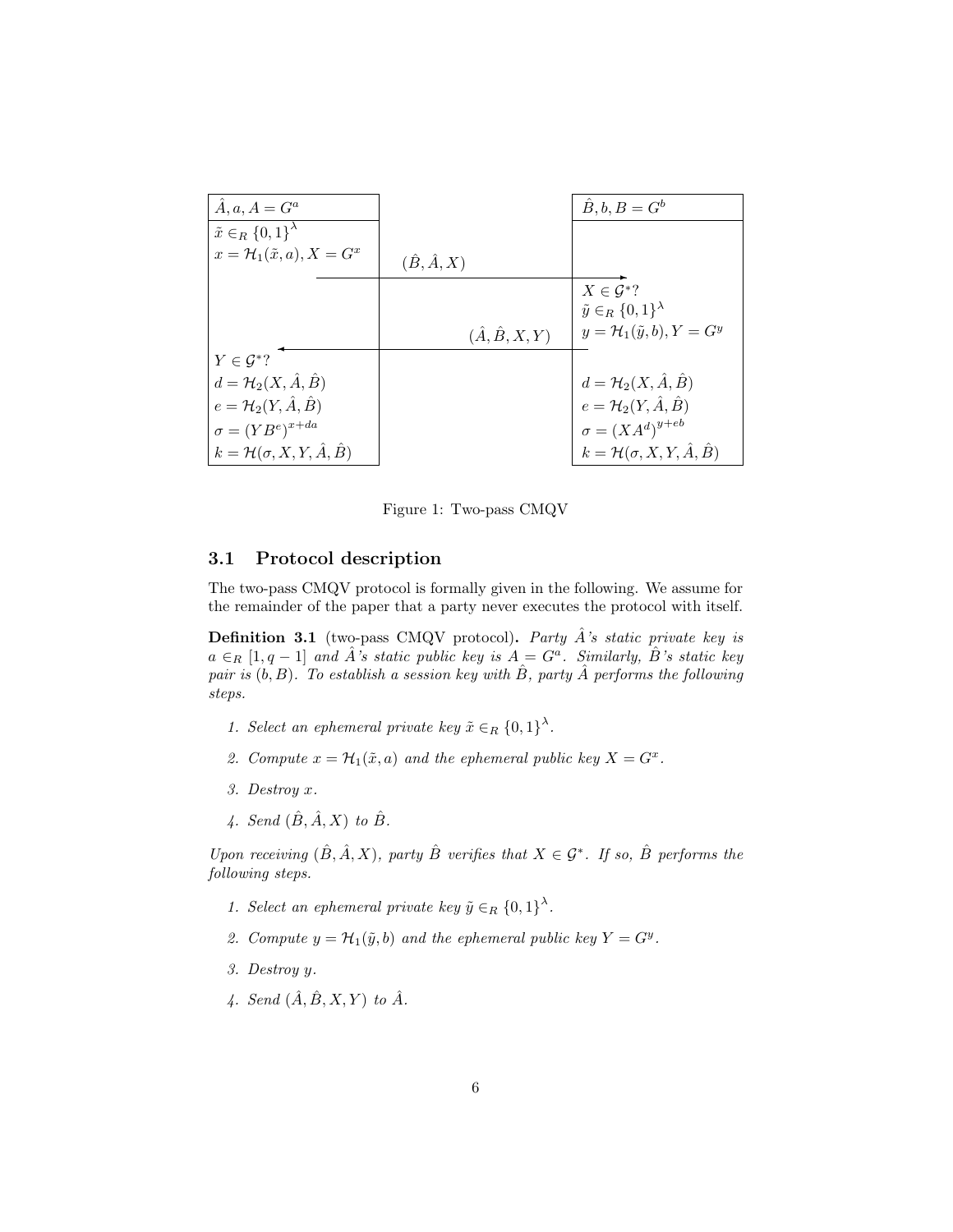Upon receiving  $(\hat{A}, \hat{B}, X, Y)$ , party  $\hat{A}$  checks if he owns a session with identifier  $(\tilde{A}, \hat{B}, X, \times)$ . If so,  $\hat{A}$  verifies that  $Y \in \mathcal{G}^*$ .

To compute the session key both parties compute

$$
d = \mathcal{H}_2(X, \hat{A}, \hat{B}), \quad e = \mathcal{H}_2(Y, \hat{A}, \hat{B}).
$$

In addition  $\AA$  computes

$$
\sigma = \left( YB^e \right)^{\mathcal{H}_1(\tilde{x},a) + da}
$$

and  $\hat{B}$  computes

$$
\sigma = (XA^d)^{\mathcal{H}_1(\tilde{y},b) + eb}.
$$

If all checks are satisfied the session key is

$$
k = \mathcal{H}(\sigma, X, Y, \hat{A}, \hat{B}).
$$

It is straightforward to verify that both parties compute the same shared secret  $\sigma$ , and therefore also the same session key.

#### 3.2 Design rationale

In this section we explain the underlying principles behind the design of the CMQV protocol.

Public-key validation. Public-key validation (i.e. checking that static and ephemeral public keys belong to  $G^*$ ) prevents potential invalid-curve [\[1\]](#page-15-3) and small subgroup attacks [\[14\]](#page-16-10) (see also [\[16\]](#page-16-7)). In other words, with validation a party obtains some assurance that computations involving its static private key do not reveal any information about the key itself, as long as the underlying group is cryptographically strong.

Hashing ephemeral and static private keys. A careful reader observes that in Definition [3.1](#page-5-1) the value  $x = \mathcal{H}_1(\tilde{x}, a)$  is never stored. Whenever  $\mathcal{H}_1(\tilde{x}, a)$ is needed, it is computed. This implies that the session state does not store  $x$ . The idea is that without knowing *both* the ephemeral private key  $\tilde{x}$  and the static private key  $a$ , no entity is able to compute the discrete logarithm  $x$  of an ephemeral public key X. This elegant idea, first described in  $[11]$ , allows the protocol to attain resistance to ephemeral private key leakage without resorting to non-trivial assumptions like KEA1 (as needed for HMQV [\[8\]](#page-16-0)).

**Rationale for**  $e$  **and**  $d$ **.** Given a Computational Diffie-Hellman challenge with inputs  $U, V \in_R \mathcal{G}$ , knowledge of either of the discrete logarithms of U or V is enough to solve the CDH instance. If an adversary  $M$ , given a static public key B, is able to find a group element Y such that  $M$  knows the discrete logarithm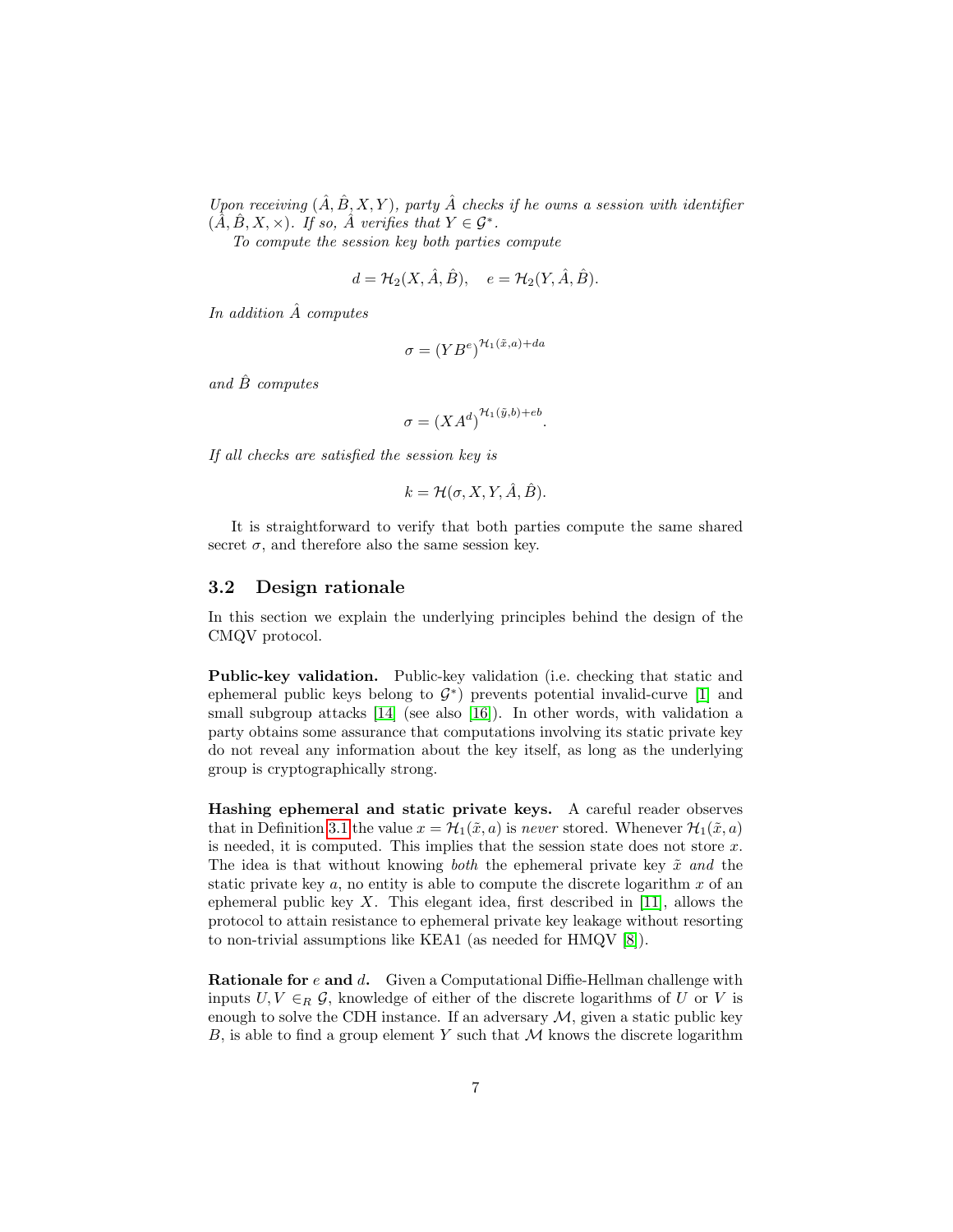of  $T = YB^e$ , then it is easy to see that M can impersonate  $\hat{B}$  to other parties (since M can compute the shared secret  $\sigma = (XA^d)^t$  where  $t = \log_G T$ , thereby impersonating  $\hat{B}$  to  $\hat{A}$ ). Defining e to depend on Y ensures that the adversary is not able to compute the discrete logarithm of  $YB<sup>e</sup>$ . Moreover, including the identity of the intended peer in the derivation of e prevents the adversary from potentially benefiting from the replay of Y to two distinct parties  $\ddot{A}$  and  $\ddot{C}$ . One may argue that the inclusion of  $\hat{B}$ 's identity in the derivation of e is not needed since  $\sigma$  in any case depends on B's static public key B. However, since the CA does not require parties to prove possession of their static private keys, M may establish a new party with static public key  $B$ . Hence  $\overline{B}$  is included in the derivation of e.

We note that a very similar definition of  $e$  was used in HMQV [\[8\]](#page-16-0). For both HMQV and CMQV, this definition of the exponents is crucial for the security proof, but in both cases the reduction is non-tight. It is worth investigating if the requirements on  $e$  and  $d$  can be modified to attain a tight security reduction.

**Session key derivation.** The session key is  $k = \mathcal{H}(\sigma, X, Y, \hat{A}, \hat{B})$ . The secrecy of  $\sigma$  guarantees that only the intended parties can possibly compute k. Including identities in the key derivation is a generic way to prevent unknown-key share attacks (see [\[5\]](#page-15-4)). Furthermore, inclusion of  $X$  and  $Y$  in the key derivation allows for a simple argument that non-matching sessions between two parties  $\ddot{A}$ and  $\ddot{B}$  have different session keys.

### <span id="page-7-0"></span>3.3 Efficiency of CMQV

The efficiency comparison in Table [1](#page-1-1) is simplified; in particular, it does not take into account validation and various speedups that may be applicable. Consider the following groups of practical interest: (i) DSA-type groups (order-q subgroups of the multiplicative group of prime fields  $\mathbb{F}_p$ ); and (ii) elliptic curves of prime order q or nearly prime order  $hq$ . Validation for DSA-type groups requires a full exponentiation; in contrast validating points on elliptic curves of prime order is essentially free. For nearly prime order curves, rather than verifying that the order of a public key is  $q$ , parties could use the corresponding public keys multiplied by the cofactor  $h$ . If the two public keys Y and B are validated, then computing  $(YB^e)^{x+da}$  is equivalent to computing  $Y^{s_1}B^{s_2}$ , where  $s_1 = x + da \mod q$  and  $s_2 = e(x + da) \mod q$ . Therefore, CMQV computations can be speedup using Shamir's trick (Algorithm 14.88 in [\[17\]](#page-16-11)), reducing the cost by 0.75 exponentiations on average.

Table [2](#page-8-1) compares CMQV with HMQV as described in [\[9\]](#page-16-12), accounting for the validation and Shamir's speedup. The numbers in parentheses for MQV and CMQV represent the naive count of group exponentiations without accounting for possible improvements in the computations.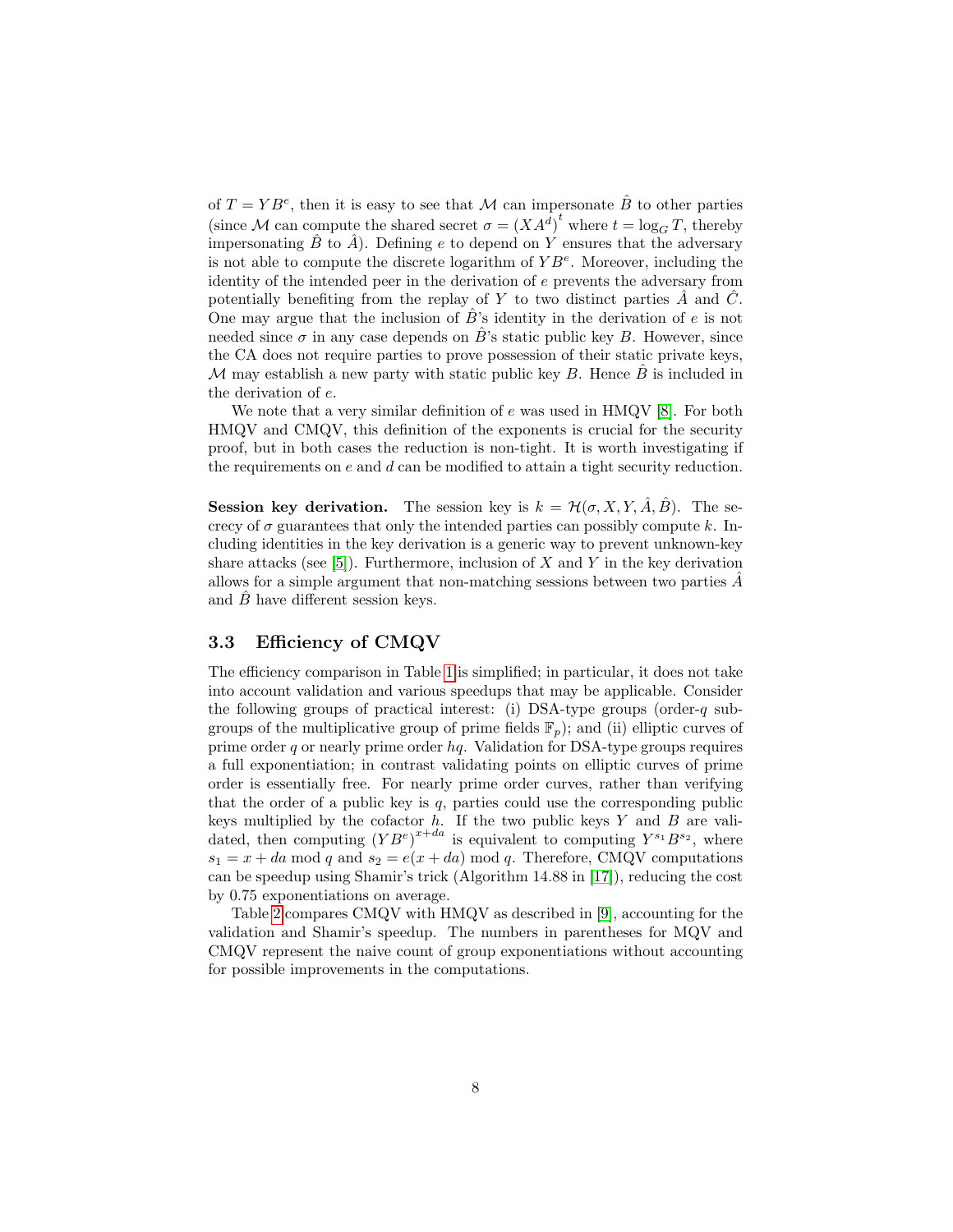|            | DSA groups |                | Elliptic curves   Elliptic curves of |
|------------|------------|----------------|--------------------------------------|
|            |            | of prime order | nearly prime order                   |
| CMQV       | 3.25(4)    | 2.25(3)        | 2.25(3)                              |
| MQV        | 3.25(3.5)  | 2.25(2.5)      | 2.25(2.5)                            |
| HMQV-P1363 | 3.5        | 2.25           | 2.25                                 |

<span id="page-8-1"></span>Table 2: Efficiency comparison in terms of group exponentiations

# <span id="page-8-0"></span>4 Security of CMQV

This section presents a formal security argument for two-pass CMQV. The GDH assumption in  $G$  is that the CDH problem in  $G$  cannot be solved in polynomial time with non-negligible success probability even when a DDH oracle for  $\mathcal G$  is available.

**Theorem 4.1.** If  $\mathcal{H}_1, \mathcal{H}_2$  and  $\mathcal{H}$  are random oracles, and  $\mathcal{G}$  is a group where the GDH assumption holds, then CMQV is eCK secure.

Let  $\lambda$  denote the security parameter and  $\mathcal M$  be a polynomially (in  $\lambda$ ) bounded CMQV adversary. We say that  $M$  succeeds with non-negligible probability if M wins the distinguishing game described in Section [2](#page-2-0) with probability  $1/2 +$  $p(\lambda)$ , where  $p(\lambda)$  is non-negligible. Assume that M succeeds with non-negligible probability in an environment that involves at most  $n(\lambda)$  parties, M activates at most  $s(\lambda)$  sessions, and makes at most  $h_1(\lambda), h_2(\lambda)$  and  $h(\lambda)$  queries to oracles  $\mathcal{H}_1, \mathcal{H}_2$  and  $\mathcal H$  respectively. A guess for the answer to the Test query succeeds with probability  $1/2$ . Hence M succeeds with non-negligible probability in distinguishing the session key  $k = H(\sigma, X, Y, \hat{A}, \hat{B})$  from a randomly chosen key only if  $M$  is able obtain non-trivial information about the session key. Since  $H$ is modeled as a random function, M can only distinguish a session key from a random string in one of the following ways:

- A1. Guessing attack: M correctly guesses the session key.
- A2. Key replication:  $\mathcal M$  forces two distinct non-matching sessions to have the same session key. In that case  $M$  can selects one of the sessions as the test session and query the key of the other session.
- A3. Forging attack: M computes  $\sigma$  and queries H with  $(\sigma, X, Y, \hat{A}, \hat{B})$ .

For a large enough security parameter  $\lambda$ , the probability of guessing the output of H is  $\mathcal{O}(1/2^{\lambda})$ , which is negligible; thus event A1 can be ruled out.

The input to the key derivation includes all information contained in the session identifier. Since two non-matching sessions cannot have the same communicating parties and ephemeral public keys (except with negligible probability), key replication is equivalent to finding a collision for  $H$ . Therefore event A2 occurs with probability  $\mathcal{O}(s(\lambda)^2/2^{\lambda})$ , which is negligible.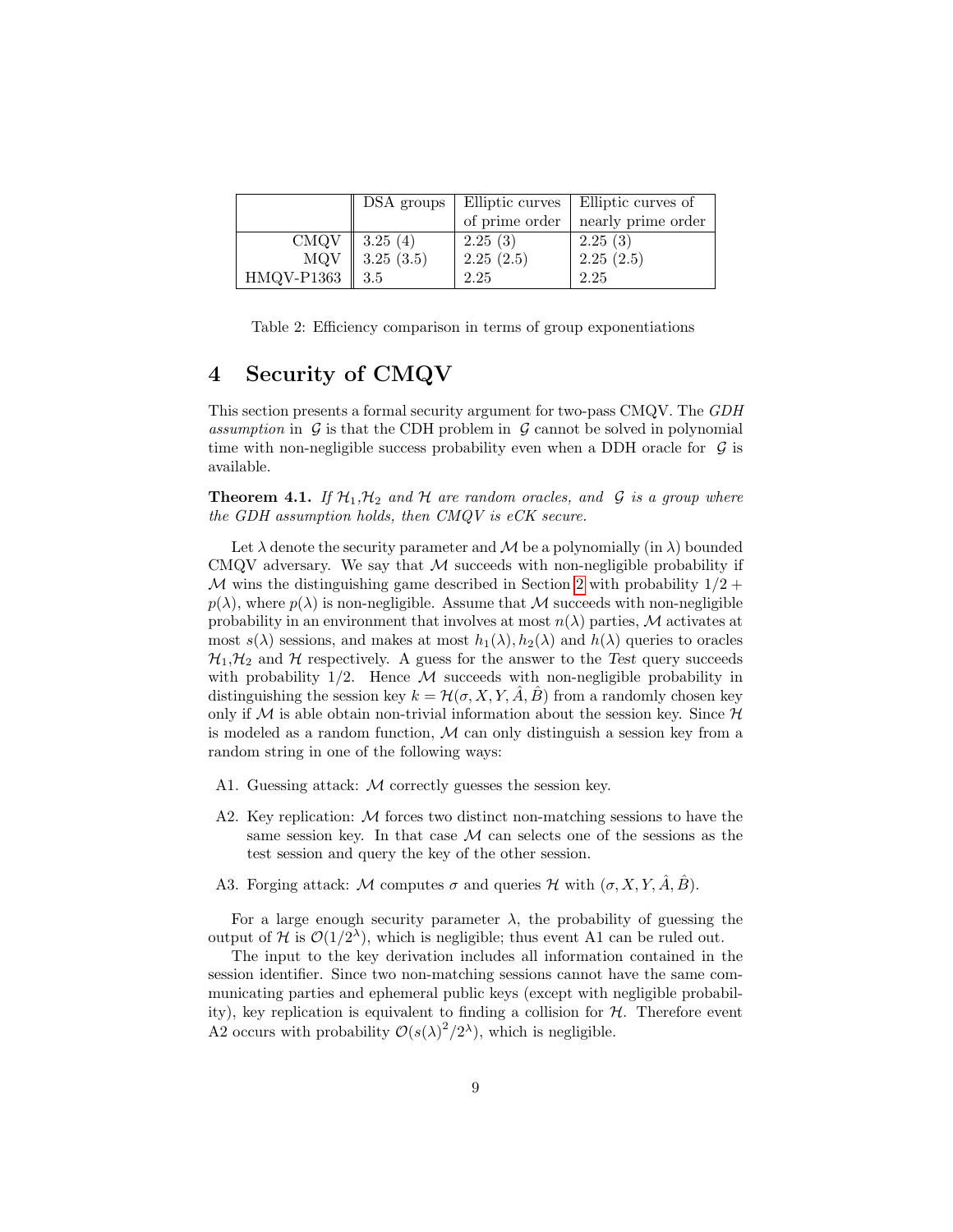It remains to consider event A3 – forging attacks. The rest of this section is devoted to the analysis of this event. Following the standard approach we will show how to construct a CDH solver, that uses an adversary  $\mathcal M$  that succeeds with non-negligible probability in a forging attack. The solver  $S$  is given a CDH challenge  $(U, V)$ , where  $U, V \in_R \mathcal{G}$ , and its task is to compute  $CDH(U, V) = U^v = V^u$ . The solver is also given a DDH oracle for  $G$ , which on input  $(R_1, R_2, R_3)$ , where  $R_1, R_2, R_3 \in \mathcal{G}$ , returns 1 if  $R_3 = \text{CDH}(R_1, R_2)$  and 0 otherwise.

Consider the following complementary events:

- E1. There exists an honest party  $\hat{B}$  such that  $\cal{M}$ , during its execution, queries  $\mathcal{H}_1$  with  $(*, b)$ , before issuing a StaticKeyReveal( $\hat{B}$ ) query. (Note that M does not necessarily make a  $StaticKeyReveal(\hat{B})$  query.)
- E2. During its execution, for every honest party B for which M queries  $\mathcal{H}_1$ with  $(*, b)$ , M issued StaticKeyReveal(B) before the first  $(*, b)$  query to  $\mathcal{H}_1$ .

If M succeeds in a forging attack with non-negligible probability then either  $(A3 \wedge E1)$  or  $(A3 \wedge E2)$  occurs with non-negligible probability. These two events will be considered separately.

#### <span id="page-9-0"></span>4.1 Event E1

In this case S prepares  $n(\lambda)$  parties. One party, which we call  $\hat{B}$ , is selected at random and assigned static public key  $V$ . (Recall that  $V$  is one of the group elements from the CDH challenge.) The remaining  $n(\lambda)-1$  parties are assigned random static key pairs. The adversary  $M$  is initiated on this set of parties and  $S$  awaits the actions of M. When M activates a party whose static private key S possesses, then S follows the protocol description. We next discuss the actions of S when M queries the random oracles  $\mathcal{H}_1$ ,  $\mathcal{H}_2$  or  $\mathcal{H}$ , or when M activates sessions owned by  $\hat{B}$ .

- 1. Send $(\hat{B}, \hat{C})$ : S selects  $\tilde{y} \in_R \{0,1\}^{\lambda}$  and  $y \in_R \mathbb{Z}_q^*$ , and computes  $Y = G^y$ . Then S creates a new session with identifier  $(\hat{B}, \hat{C}, Y, \times)$  and presents M with the outgoing message  $(\hat{C}, \hat{B}, Y)$ .
- 2. Send $(\hat{B}, \hat{C}, X)$ : S selects  $\tilde{y} \in_R \{0, 1\}^{\lambda}$  and  $y \in_R \mathbb{Z}_q^*$ , computes  $Y = G^y$ , and creates a new session with identifier  $(\hat{B}, \hat{C}, Y, X)$ . Furthermore, if  $\hat{C}$ is an honest party, then S checks if  $\hat{C}$  owns a matching session; in this case S computes the shared secret  $\sigma$  using the information in the matching session and assigns a random session key  $k = \mathcal{H}(\sigma, X, Y, C, B)$ . If on the other hand,  $\hat{C}$  is not honest, or if  $\hat{C}$  does not own a matching session, then S assigns a random session key  $k = \mathcal{H}(\times, X, Y, \hat{C}, \hat{B})$ . Finally, S presents M with the outgoing message  $(\hat{C}, \hat{B}, X, Y)$ .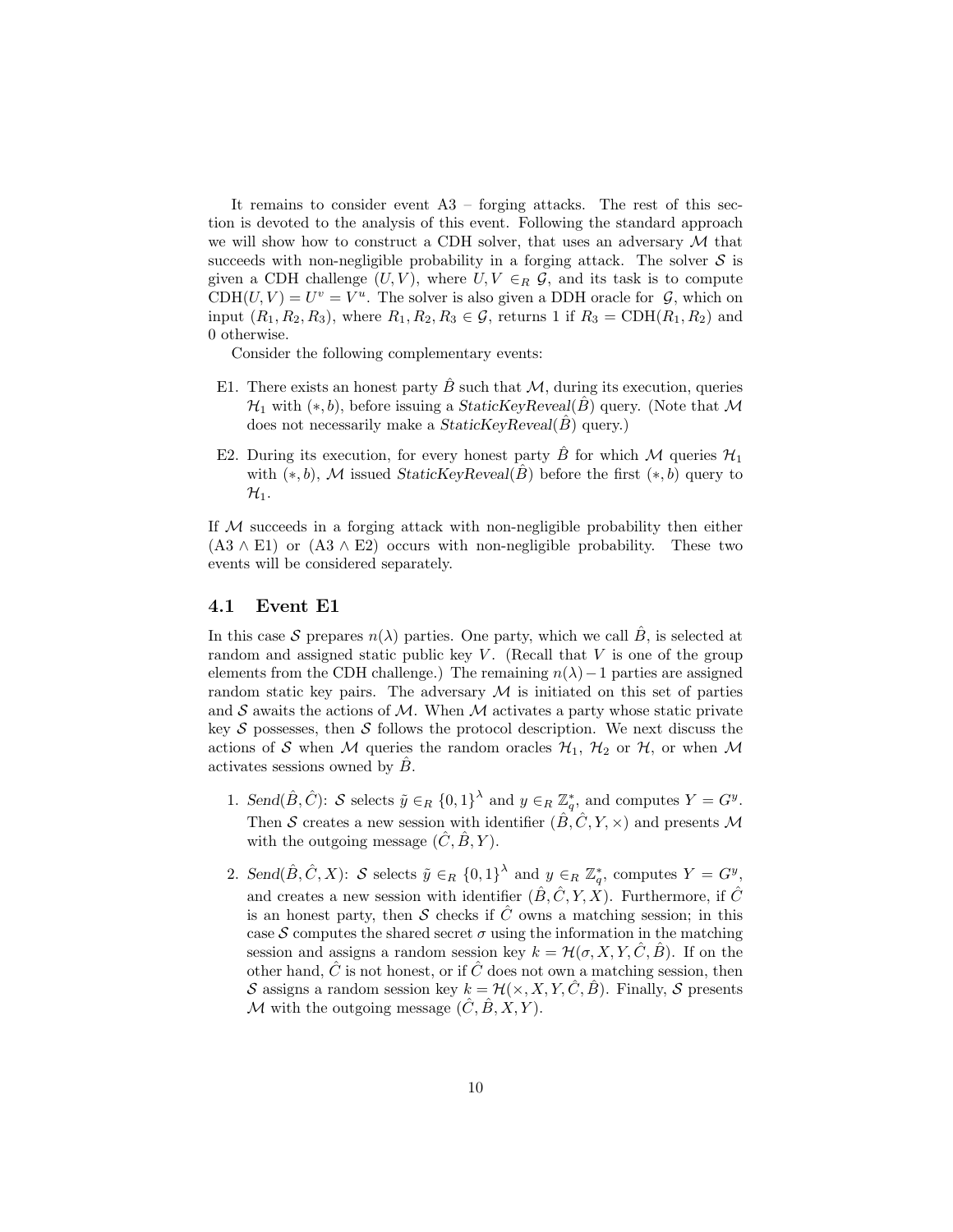- 3. Send $(\hat{B}, \hat{C}, Y, X)$ : S checks if  $\hat{B}$  owns a session with identifier  $(\hat{B}, \hat{C}, Y, \times)$ ; if not the session is aborted. Otherwise,  $S$  updates the identifier to  $(\hat{B}, \hat{C}, Y, X)$ . Next, S checks if H was queried with  $(\sigma, Y, X, \hat{B}, \hat{C})$ , where  $DDH(YB^e, XC^d, \sigma) = 1$ , in which case the answer to that query is selected as the session key  $k$ . Such a query was made if the session has a matching session owned by an honest party whose static private key  $\mathcal S$ possesses, or by an adversary controlled party. If no such query was made then S assigns a random session key  $k = \mathcal{H}(\times, Y, X, \hat{B}, \hat{C})$ .
- 4.  $\mathcal{H}_1(s, c)$ : S checks if  $G^c = V$ ; if the equation holds then S stops M and computes  $U^c = \text{CDH}(U, V)$ . In all other cases queries are answered in the usual way (by returning a random value from  $\mathbb{Z}_q^*$  for new queries, and replaying answers if the queries were made before).
- 5. EphemeralKeyReveal(sid): S submits the value  $\tilde{y}$  selected for sid.
- 6. SessionKeyReveal(sid):  $S$  submits the session key held by sid.
- 7. StaticKeyReveal( $\hat{B}$ ) or EstablishParty( $\hat{B}$ ): S aborts.
- 8.  $\mathcal{H}_2$  queries: S simulates a random oracle in the usual way.
- 9.  $H$  queries:  $S$  simulates a random oracle in the usual way except for queries of the form  $\mathcal{H}(\sigma, X, Y, \hat{C}, \hat{B})$  and  $\mathcal{H}(\sigma, Y, X, \hat{B}, \hat{C})$ . The problem with answering these queries is that it is possible that  $S$  had to assign a value to an  $H$  query for which  $S$  did not know all of the input (cf. items 2 and 3 above). In particular, there may exist queries recorded as  $\mathcal{H}(\times, X, Y, \hat{C}, \hat{B})$ or  $\mathcal{H}(\times, Y, X, \hat{B}, \hat{C})$  for which the first entry is not known to S. For these queries S verifies that  $DDH(XC^d, YB^e, \sigma) = 1$ . If so, S returns the previously selected string; otherwise  $S$  returns a random value.
- 10. Test(sid): S selects  $\gamma \in_R \{0,1\}$ . If  $\gamma = 0$  then S returns a randomly chosen key; otherwise  $S$  returns the session key held by sid.

**Analysis.** It is easy to see that S's simulation of  $\mathcal{M}$ 's environment is perfect except with negligible probability. With probability at least  $1/n(\lambda)$ , S assigns the public key V to  $\ddot{B}$ , where  $\ddot{B}$  is an honest party for whom M will query  $\mathcal{H}_1(*,b)$  without first issuing a *StaticKeyReveal(B)* query. In this case the abortion in item 7 does not occur. By definition of event E1, at a certain stage M queries  $\mathcal{H}_1$  with  $(*, v)$ , in which case S is successful as described in item 4. The probability that  $S$  is successful is

<span id="page-10-0"></span>
$$
\mathcal{P}(\mathcal{S}) \ge \frac{1}{n(\lambda)} p_1(\lambda),\tag{1}
$$

where  $p_1(\lambda)$  is the probability of event (A3  $\wedge$  E1) and negligible terms are ignored. The simulation requires  $S$  to perform group exponentiations, access the DDH oracle, and simulate random oracles. We assume that  $q = \mathcal{O}(2^{\lambda})$ . Then a group exponentiation takes time  $\mathcal{O}_{\mathcal{G}} = \mathcal{O}(\lambda)$  group multiplications, while a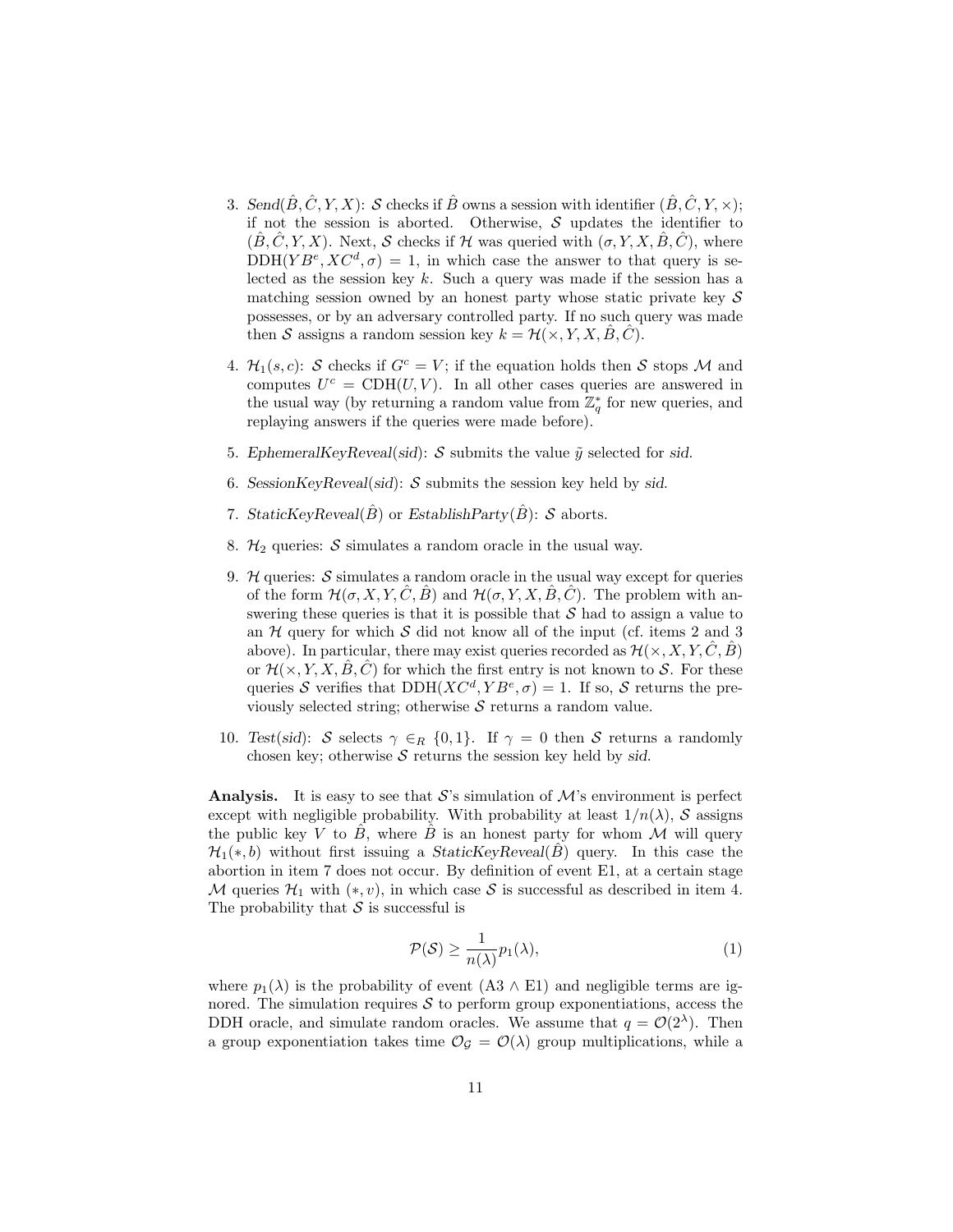DDH oracle call takes time  $\mathcal{O}_{DDH} = \mathcal{O}(1)$ . If M makes at most h queries to the oracle H, then responding to an H query takes time  $\mathcal{O}_{\mathcal{H}} = \mathcal{O}(h^2)$ ; and similarly for oracles  $\mathcal{H}_1$  and  $\mathcal{H}_2$ . Therefore, the running time of S is bounded by

<span id="page-11-1"></span>
$$
\mathcal{O}_{\mathcal{S}} \leq (\mathcal{O}_{\mathcal{G}} + (\mathcal{O}_{\text{DDH}} + 2\mathcal{O}_{\mathcal{G}})\mathcal{O}_{\mathcal{H}} + \mathcal{O}_{\mathcal{G}}\mathcal{O}_{\mathcal{H}_1} + \mathcal{O}_{\mathcal{H}_2})\mathcal{O}_{\mathcal{M}},
$$
(2)

where  $\mathcal{O}_\mathcal{M}$  is  $\mathcal{M}$ 's running time. Since  $h, h_1, h_2$  and  $\mathcal{O}_\mathcal{M}$  are polynomials in  $\lambda$ ,  $\mathcal{O}_{\mathcal{G}}$  is also polynomial in  $\lambda$ .

#### 4.2 Event E2

We consider two cases:

M1. The test session has a matching session owned by an honest party.

M2. No honest party owns a matching session to the test session.

Events M1 and M2 are complementary. Therefore, if event  $(A3 \wedge E2)$  occurs with non-negligible probability, then either  $(A3 \wedge E2 \wedge M1)$  or  $(A3 \wedge E2 \wedge M2)$ occurs with non-negligible probability.

#### <span id="page-11-0"></span>4.2.1 Matching session exists

Suppose that  $(A3 \wedge E2 \wedge M1)$  occurs with non-negligible probability. In this case S establishes  $n(\lambda)$  honest parties and randomly selects two sessions sid and sid<sup>\*</sup>. Suppose that M selects one of these sessions at the test session and the other as its matching session; if not then  $S$  aborts. The simulation follows the protocol description except for sessions sid and sid<sup>∗</sup> . For these sessions, owned by parties  $\hat{A}$  and  $\hat{B}$ ,  $\hat{S}$  selects ephemeral private keys  $\tilde{x}, \tilde{y} \in_R \{0,1\}^{\lambda}$ , sets the ephemeral public keys as  $U$  and  $V$ , and chooses for both sessions the same random session key k. The simulation fails if and only if M queries  $\mathcal{H}_1$ with  $(\tilde{x}, a)$  or  $(\tilde{y}, b)$ .

**Analysis.** With probability at least  $2/s(\lambda)^2$  the adversary selects one of the two sessions sid and sid<sup>∗</sup> as the test session and the other as its matching session. Without loss of generality, assume that  $\tilde{A}$  is the initiator of the test session. A successful adversary is allowed to query for at most one of the values in each pair  $(\tilde{x}, a)$  and  $(\tilde{y}, b)$ . Because of event E2, M issues StaticKeyReveal(A) before a  $(\tilde{x}, a)$  query to  $\mathcal{H}_1$ . Similarly, M issues StaticKeyReveal(B) before a  $(\tilde{y}, b)$ query to  $\mathcal{H}_1$ . Since  $\tilde{x}$  and  $\tilde{y}$  are used in only one session M cannot obtain any information about  $\tilde{x}$  and  $\tilde{y}$  (except with negligible probability) without querying for them. Therefore if  $M$  selected the sessions with ephemeral public keys U and V as the test session and its matching session, the simulation does not fail. A successful M in event A3 queries H with  $(\sigma, U, V, \hat{A}, \hat{B})$  with a value  $\sigma$  such that  $DDH(UA^d, VB^e, \sigma) = 1$ . To solve the CDH problem, S observes all H queries made by M of the form  $(\sigma, U, V, \hat{A}, \hat{B})$ ; for every such query S checks if  $DDH(UA^d, VB^e, \sigma) = 1$ . When the DDH oracle returns 1, S computes  $CDH(U, V) = \sigma G^{-abcd}U^{-be}V^{-ad}$ . The success probability of S is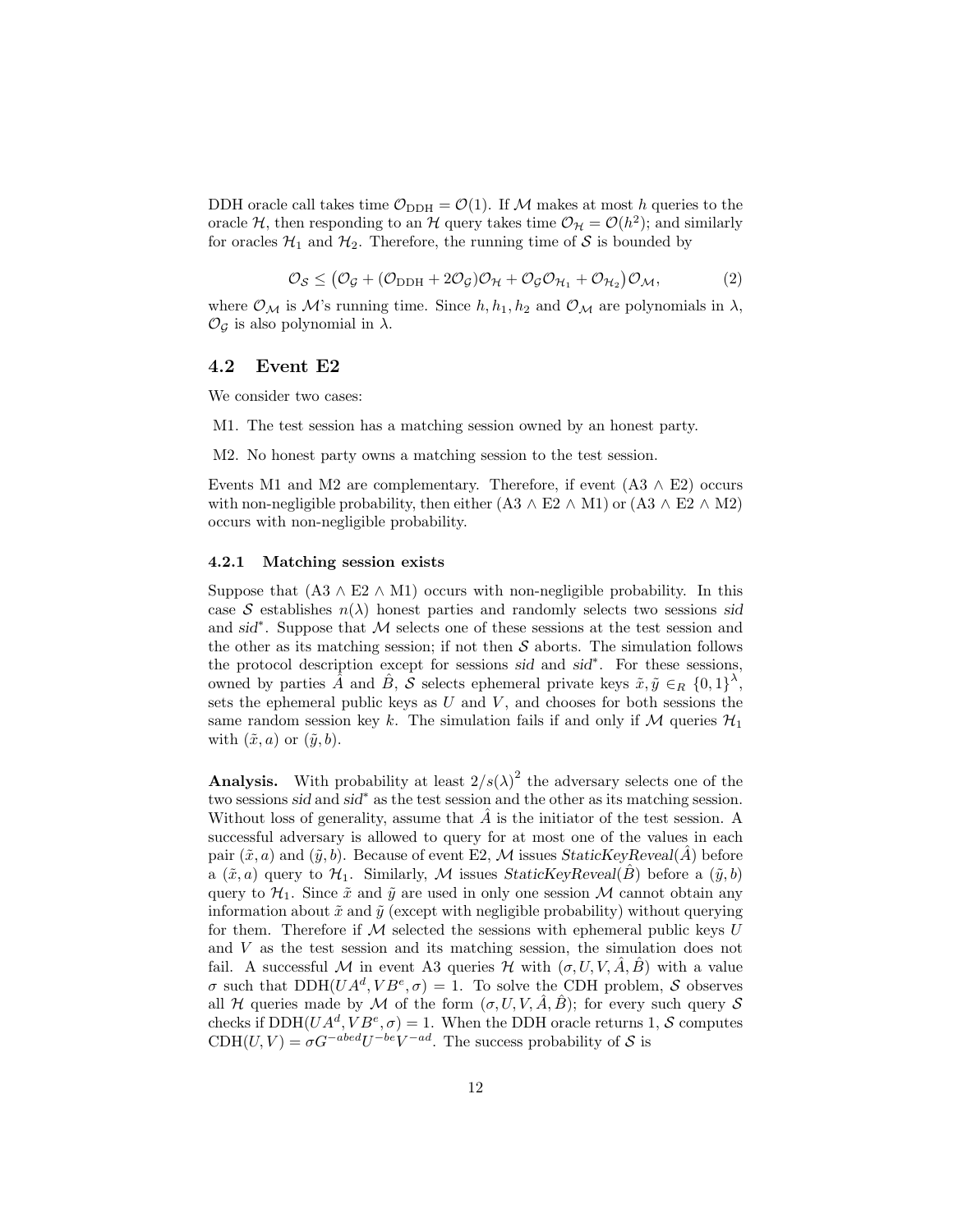<span id="page-12-0"></span>
$$
\mathcal{P}(\mathcal{S}) \ge \frac{2}{s(\lambda)^2} p_2(\lambda),\tag{3}
$$

where  $p_2(\lambda)$  is the probability of event (A3 ∧ E2 ∧ M1). The simulation requires S to access the DDH oracle for (some of) the H queries made by  $M$ , and therefore the running time of  $\mathcal S$  satisfies

<span id="page-12-1"></span>
$$
\mathcal{O}_{\mathcal{S}} \leq (\mathcal{O}_{\mathcal{G}} + (\mathcal{O}_{\mathrm{DDH}} + 2\mathcal{O}_{\mathcal{G}})\mathcal{O}_{\mathcal{H}} + \mathcal{O}_{\mathcal{H}_1} + \mathcal{O}_{\mathcal{H}_2})\mathcal{O}_{\mathcal{M}}.
$$
(4)

#### <span id="page-12-2"></span>4.2.2 Matching session does not exist

Suppose that  $(A3 \wedge E2 \wedge M2)$  occurs with non-negligible probability. Then S selects at random two distinct parties, which we call  $\ddot{A}$  and  $\ddot{B}$ , and a session sid. Furthermore, S assigns static public key V for  $\tilde{B}$ , and random static key pairs for the remaining  $n(\lambda) - 1$  parties. The adversary M is initiated on this set of parties. We suppose that  $\mathcal M$  selects sid as the test session, and furthermore that A is the owner of sid and B its peer; if not S aborts. When M activates a party whose static private key  $\mathcal S$  possesses, then  $\mathcal S$  follows the protocol description. The only exception is the test session, for which S selects  $\tilde{x} \in_R \{0,1\}^{\lambda}$ , sets the ephemeral public key equal to  $U$ , and chooses a random key k as the session key. Sessions owned by  $\ddot{B}$  are simulated as in Section [4.1.](#page-9-0)

**Analysis.** With probability at least  $1/n(\lambda)^2$  M selects  $\hat{A}$  as the owner and  $\hat{B}$  as the peer of session sid. With probability at least  $1/s(\lambda)$  M selects session sid as the test session. As in Section [4.2.1,](#page-11-0) the experiment may fail if  $M$  makes the query  $(\tilde{x}, a)$  to  $\mathcal{H}_1$ . However, in event  $(A3 \wedge E2)$ , M makes this query with only negligible probability. The freshness of the test session implies that  $M$  does not query  $StaticKeyReveal(\hat{B})$ , and therefore the experiment does not abort as described in item 7 of Section [4.1.](#page-9-0)

Without loss of generality assume that  $\hat{A}$  is the initiator of the test session. Denote by  $Y$  the incoming ephemeral public key selected by  $\mathcal M$  for the test session. According to event A3 M queries  $\mathcal H$  with  $(\sigma, U, Y, A, B)$ , where  $DDH(UA^d, YB^e, \sigma) = 1$ , in which case S computes

$$
\Pi = \sigma Y^{-ad} V^{-ade} = G^{uve+uy}.
$$
\n<sup>(5)</sup>

Without knowledge of y, S is unable to compute  $CDH(U, V)$ . Following the approach of the Forking Lemma [\[19\]](#page-17-0), S runs M on the same input and the same coin flips but with carefully modified answers to  $\mathcal{H}_2$  queries. Note that M must have queried  $\mathcal{H}_2$  with  $(Y, \hat{A}, \hat{B})$  in its first run, because otherwise M would be unable to compute  $\sigma$  except with negligible probability. For the second run of M, S responds to  $\mathcal{H}_2(Y, \hat{A}, \hat{B})$  with a value  $e' \neq e$  selected uniformly at random. Another way of describing the second run is:  $M$  is rewound to the point where M queried  $\mathcal{H}_2$  with  $(Y, \hat{A}, \hat{B})$  and the query is answered with a random value  $e'$  different from e. If M succeeds in the second run, S computes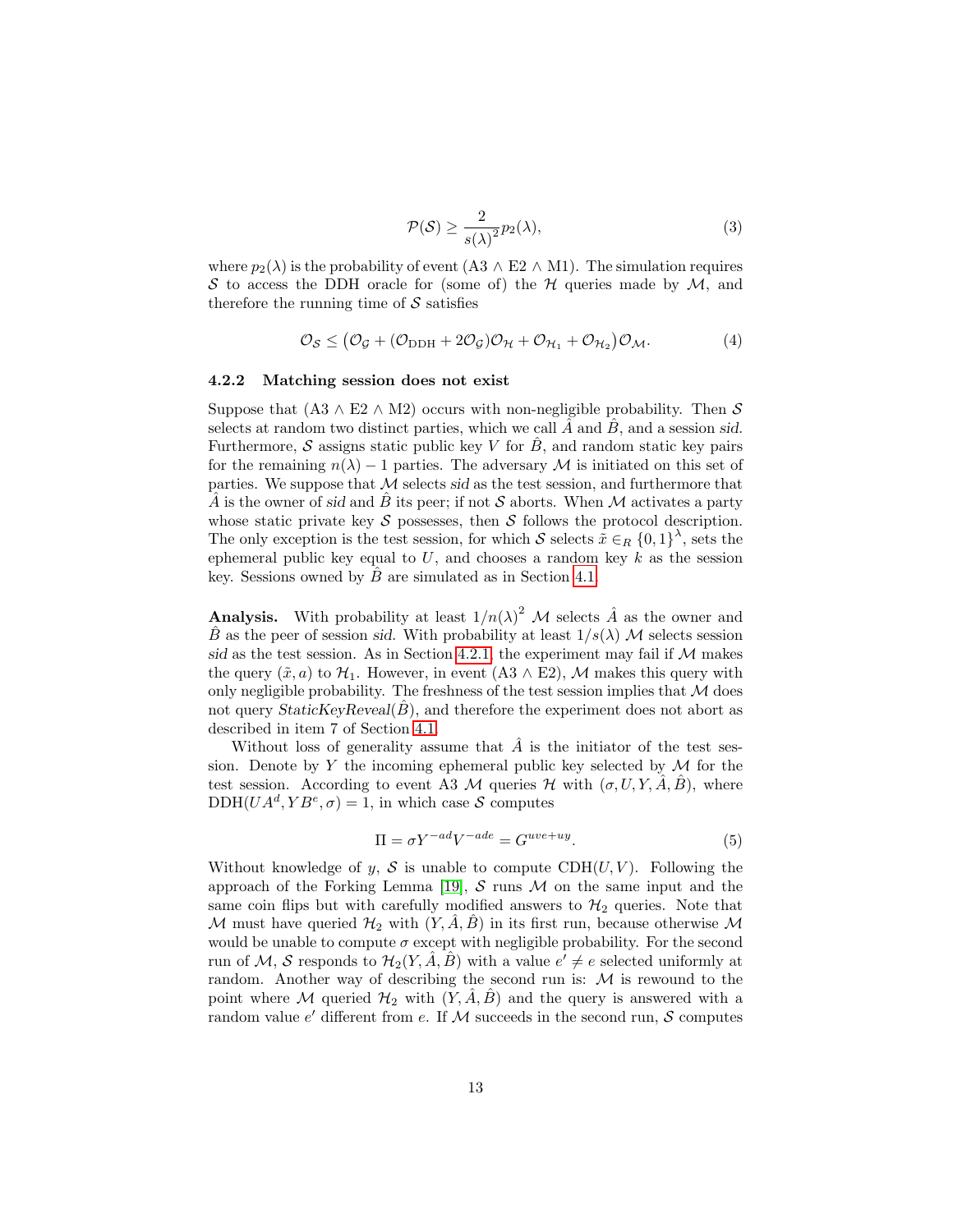$$
\Pi' = \sigma' Y^{-ad'} V^{-ad'e'} = G^{uve'+uy},\tag{6}
$$

.

and thereafter obtains

$$
CDH(U, V) = \left(\frac{\Pi}{\Pi'}\right)^{(e-e')^{-1}}
$$

The forking is at the expense of introducing a wider gap in the reduction. The success probability of  $S$ , modulo negligible terms, is

<span id="page-13-1"></span>
$$
\mathcal{P}(\mathcal{S}) \ge \frac{1}{s(\lambda)} \frac{1}{n(\lambda)^2} \frac{C}{h_2(\lambda)} p_3(\lambda),\tag{7}
$$

where  $p_3(\lambda)$  is the probability of event (A3  $\wedge$  E2  $\wedge$  M2), and C is a constant, which arises from the Forking Lemma. The running time analysis of the simu-lation is similar to the running time analysis in Section [4.1,](#page-9-0) except that  $S$  does not perform any additional checks for the  $\mathcal{H}_1$  queries. Hence

<span id="page-13-2"></span>
$$
\mathcal{O}_{\mathcal{S}} \leq (\mathcal{O}_{\mathcal{G}} + (\mathcal{O}_{\text{DDH}} + 2\mathcal{O}_{\mathcal{G}})\mathcal{O}_{\mathcal{H}} + \mathcal{O}_{\mathcal{H}_1} + \mathcal{O}_{\mathcal{H}_2})\mathcal{O}_{\mathcal{M}}.
$$
(8)

#### 4.3 Analysis

Combining equations [\(1\)](#page-10-0), [\(3\)](#page-12-0) and [\(7\)](#page-13-1), the success probability of  $S$  is

$$
\mathcal{P}(\mathcal{S}) \ge \max\left\{\frac{1}{n(\lambda)}p_1(\lambda), \frac{2}{s(\lambda)^2}p_2(\lambda), \frac{1}{s(\lambda)}\frac{1}{n(\lambda)^2}\frac{C}{h_2(\lambda)}p_3(\lambda)\right\},\qquad(9)
$$

which is non-negligible in  $\lambda$ . Equations [\(2\)](#page-11-1), [\(4\)](#page-12-1) and [\(8\)](#page-13-2) bound the running time of  $S$ ; taking the largest bound we obtain

$$
\mathcal{O}_{\mathcal{S}} \leq (\mathcal{O}_{\mathcal{G}} + (\mathcal{O}_{\text{DDH}} + 2\mathcal{O}_{\mathcal{G}})\mathcal{O}_{\mathcal{H}} + \mathcal{O}_{\mathcal{G}}\mathcal{O}_{\mathcal{H}_1} + \mathcal{O}_{\mathcal{H}_2})\mathcal{O}_{\mathcal{M}}.
$$
(10)

Thus, if  $\mathcal M$  is polynomially bounded, then there is an  $\mathcal S$  that succeeds in solving the CDH problem in  $\mathcal G$  with non-negligible probability. Furthermore  $\mathcal S$  runs in polynomial time, contradicting the GDH assumption in  $\mathcal{G}$ .

# <span id="page-13-0"></span>5 One-pass CMQV

In a nutshell, one-pass CMQV is two-pass CMQV, where the ephemeral public key  $Y$  of the responder is the identity element in the group. To that end there is no need to include that element in the key derivation.

**Definition 5.1** (one-pass CMQV). Party  $\hat{A}$ 's static private key is  $a \in_R [1, q-1]$ and  $\hat{A}$ 's static public key is  $A = G^a$ . Similarly,  $\hat{B}$ 's static key pair is  $(b, B)$ . To establish a session key with  $\hat{B}$ , party  $\hat{A}$  performs the following steps.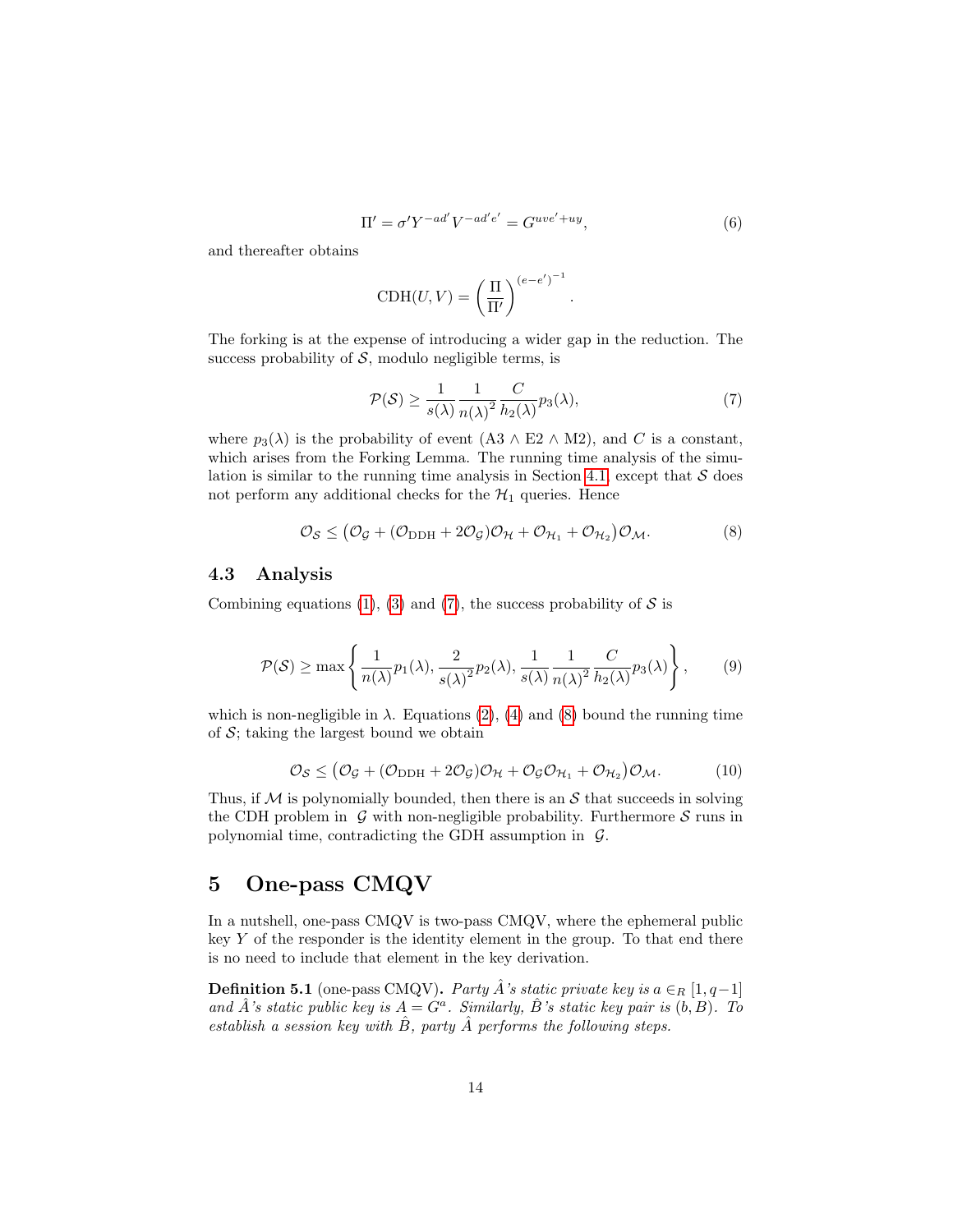- 1. Select an ephemeral private key  $\tilde{x} \in_R \{0,1\}^{\lambda}$ .
- 2. Compute  $x = \mathcal{H}_1(\tilde{x}, a)$  and the ephemeral public key  $X = G^x$ .
- 3. Compute  $d = \mathcal{H}_2(X, \hat{A}, \hat{B}), \sigma = B^{x+da}$  and  $k = \mathcal{H}(\sigma, X, \hat{A}, \hat{B}).$
- 4. Destroy x.
- 5. Send  $(\hat{A}, \hat{B}, X)$  to  $\hat{B}$ .

Upon receiving  $(\hat{A}, \hat{B}, X)$  party  $\hat{B}$  does the following:

- 1. Verify that  $X \in \mathcal{G}^*$ .
- 2. Compute  $d = \mathcal{H}_2(X, \hat{A}, \hat{B}), \sigma = (XA^d)^b$  and  $k = \mathcal{H}(\sigma, X, \hat{A}, \hat{B}).$

The session key is k.

Even though the definition of secure protocol (Definition [2.2\)](#page-4-1) does not depend on the number of protocol flows, the definition of fresh session has to be modified to fit the needs of a one-pass protocol. In particular, one-pass protocols cannot achieve wPFS since an adversary can compute a session key by learning the static private key of the responder.

Definition 5.2 (one-pass fresh session). Let sid be the session identifier of a completed session, owned by an honest party  $A$  with intended peer  $B$ , who is also honest. Let sid<sup>\*</sup> be the session identifier of the matching session of sid, if it exists. Define sid to be fresh if none of the following conditions hold:

- (i) M issues a SessionKeyReveal(sid) query or a SessionKeyReveal(sid<sup>\*</sup>) query (if sid<sup>∗</sup> exists);
- (ii) if  $\hat{A}$  is the initiator then M makes either of the following queries:
	- both StaticKeyReveal( $\hat{A}$ ) and EphemeralKeyReveal(sid), or
	- $-$  StaticKeyReveal( $\hat{B}$ );

(iii) if  $\hat{A}$  is the responder then M makes either of the following queries

- $-$  StaticKeyReveal( $\hat{A}$ ) or
- $-$  StaticKeyReveal( $\hat{B}$ ).

The security argument for one-pass CMQV is very similar to the security argument for two-pass CMQV (Section [4\)](#page-8-0). As before it is enough to consider forging attacks and events E1 and E2. For event E1, the reduction requires only minor technical changes to account for the modified actions of the parties. For event E2, S selects two parties  $\hat{A}$  and  $\hat{B}$  that are given static public keys U and V. Both  $\hat{A}$  and  $\hat{B}$  are simulated as parties whose static private keys  $S$ does not possess. The simulation of  $\overline{A}$  and  $\overline{B}$  is similar to the simulation of  $\overline{B}$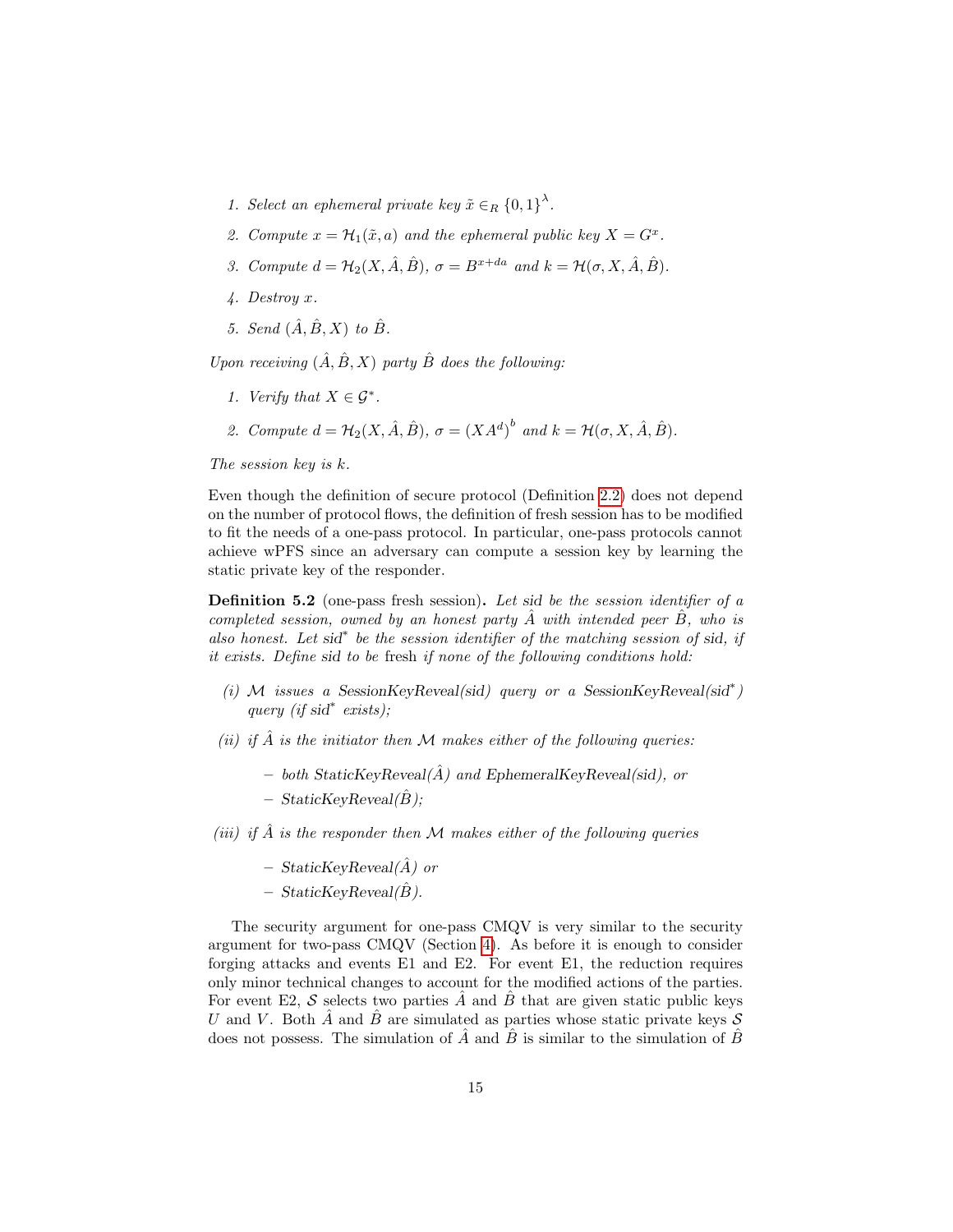in event E1. It is straightforward to verify that the simulation is perfect. Let sid be the test session identifier and assume that  $S$  made a correct guess for the communicating parties A and B and the test session selected by  $\mathcal{M}$ . Following the approach of Section [4.2.2](#page-12-2) by rewinding M to the query  $d = \mathcal{H}_2(Y, \hat{B}, \hat{A})$ , where Y is the ephemeral public key for the test session,  $S$  is able to compute

$$
\text{CDH}(U, V) = \left(\frac{\sigma}{\sigma'}\right)^{(d-d')^{-1}}.
$$

If the owner of the test session, say  $\hat{B}$ , is also the initiator, then S knows the discrete logarithm of Y. In that case instead of rewinding the adversary,  $S$  can compute  $CDH(U, V) = (\sigma U^{-y})^{d^{-1}}$ .

## 6 Concluding remarks

The paper presented CMQV, a modification of the MQV key agreement protocol. On the positive side the new protocol is secure in the extended Canetti-Krawzcyk model. Moreover it achieves the performance of the original MQV protocol, and has intuitive design principles and a relatively simple security proof. On the negative side the reduction argument is not tight, in particular the Forking Lemma appears to be essential for the security argument. It remains to be seen if there exists a protocol that achieves the performance of MQV and at the same time enjoys a security reduction that is as tight as the security reduction for NAXOS.

### References

- <span id="page-15-3"></span>[1] A. Antipa, D. Brown, A. Menezes, R. Struik, and S. Vanstone, Validation of elliptic curve public keys, Public Key Cryptography – PKC 2003, LNCS 2567 (2003), 211–223.
- <span id="page-15-2"></span>[2] M. Bellare and A. Palacio, The knowledge-of-exponent assumptions and 3 round zero-knowledge protocols, Advances in Cryptology – CRYPTO 2004, LNCS 3152 (2004), 273–289.
- <span id="page-15-1"></span>[3] M. Bellare, D. Pointcheval, and P. Rogaway, Authenticated key exchange secure against dictionary attacks, Advances in Cryptology – EUROCRYPT 2001, LNCS 1807 (2001), 139–155.
- <span id="page-15-0"></span>[4] M. Bellare and P. Rogaway, Entity authentication and key distribution, Advances in Cryptology – CRYPTO '93, LNCS 773 (1993), 110–125.
- <span id="page-15-4"></span>[5] S. Blake-Wilson and A. Menezes, Unknown key-share attacks on the stationto-station STS protocol, Public Key Cryptography – PKC '99, LNCS 1560 (1999), 154–170.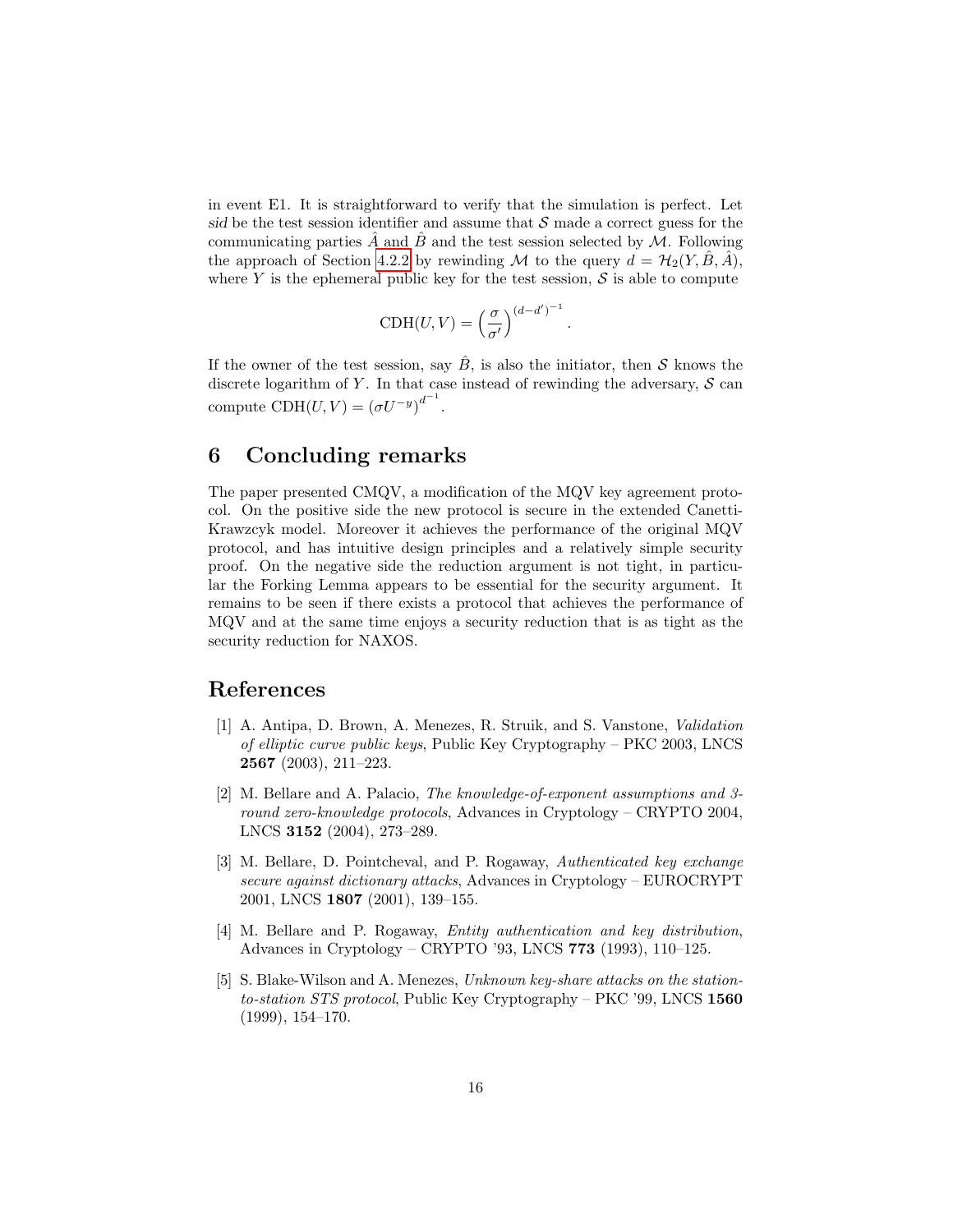- <span id="page-16-4"></span>[6] R. Canetti and H. Krawczyk, Analysis of key-exchange protocols and their use for building secure channels, Advances in Cryptology – EUROCRYPT 2001, LNCS 2045 (2001), 453–474, Full version available at [http://eprint.](http://eprint.iacr.org/2001/040) [iacr.org/2001/040.](http://eprint.iacr.org/2001/040)
- <span id="page-16-3"></span>[7] K-K. Choo, C. Boyd, and Y. Hitchcock, Examining indistinguishabilitybased proof models for key establishment protocols, Advances in Cryptology  $-$  ASIACRYPT 2005, LNCS 3788 (2005), 585–604.
- <span id="page-16-0"></span>[8] H. Krawczyk, HMQV: A high-performance secure Diffie-Hellman protocol, Advances in Cryptology – CRYPTO 2005, LNCS 3621 (2005), 546–566, Full version available at [http://eprint.iacr.org/2005/176.](http://eprint.iacr.org/2005/176)
- <span id="page-16-12"></span>[9]  $\_\_\_\_\_\$ , HMQV in IEEE P1363, submission to the IEEE P1363 working group, July 2006, [http://grouper.ieee.org/groups/1363/P1363-Reaffirm/](http://grouper.ieee.org/groups/1363/P1363-Reaffirm/submissions/krawczyk-hmqv-spec.pdf) [submissions/krawczyk-hmqv-spec.pdf.](http://grouper.ieee.org/groups/1363/P1363-Reaffirm/submissions/krawczyk-hmqv-spec.pdf)
- <span id="page-16-9"></span>[10] S. Kunz-Jacques and D. Poincheval, About the security of MTI/C0 and MQV, Security and Cryptography for Networks – SNC 2006, LNCS 4116 (2006), 156–172.
- <span id="page-16-2"></span>[11] B. LaMacchia, K. Lauter, and A. Mityagin, Stronger security of authenticated key exchange, Cryptology ePrint Archive, Report 2006/073, 2006, [http://eprint.iacr.org/2006/073.](http://eprint.iacr.org/2006/073)
- <span id="page-16-1"></span>[12] K. Lauter and A. Mityagin, Security analysis of KEA authenticated key exchange, Public Key Cryptography – PKC 2006, LNCS  $3958$  (2006), 378– 394.
- <span id="page-16-5"></span>[13] L. Law, A. Menezes, M. Qu, J. Solinas, and S. Vanstone, An efficient protocol for authenticated key agreement, Designs, Codes and Cryptography 28 (2003), 119–134.
- <span id="page-16-10"></span>[14] C. Lim and P. Lee, A key recovery attack on discrete log-based schemes using a prime order subgroup, Advances in Cryptology – CRYPTO '94, LNCS 1294 (1994), 249–263.
- <span id="page-16-6"></span>[15] A. Menezes, Another look at HMQV, Journal of Mathematical Cryptology 1 (2007), 148–175.
- <span id="page-16-7"></span>[16] A. Menezes and B. Ustaoglu, On the importance of public-key validation in the MQV and HMQV key agreement protocols, Progress in Cryptology – INDOCRYPT 2006, LNCS 4329 (2006), 133–147.
- <span id="page-16-11"></span>[17] A. Menezes, P. van Oorschot, and S. Vanstone, Handbook of applied cryptography, CRC Press, Boca Raton, Florida, USA, 1997.
- <span id="page-16-8"></span>[18] T. Okamoto and D. Pointcheval, The Gap-Problems: A new class of problems for the security of cryptographic schemes., Public Key Cryptography – PKC 2001, LNCS 1992 (2001), 104–118.